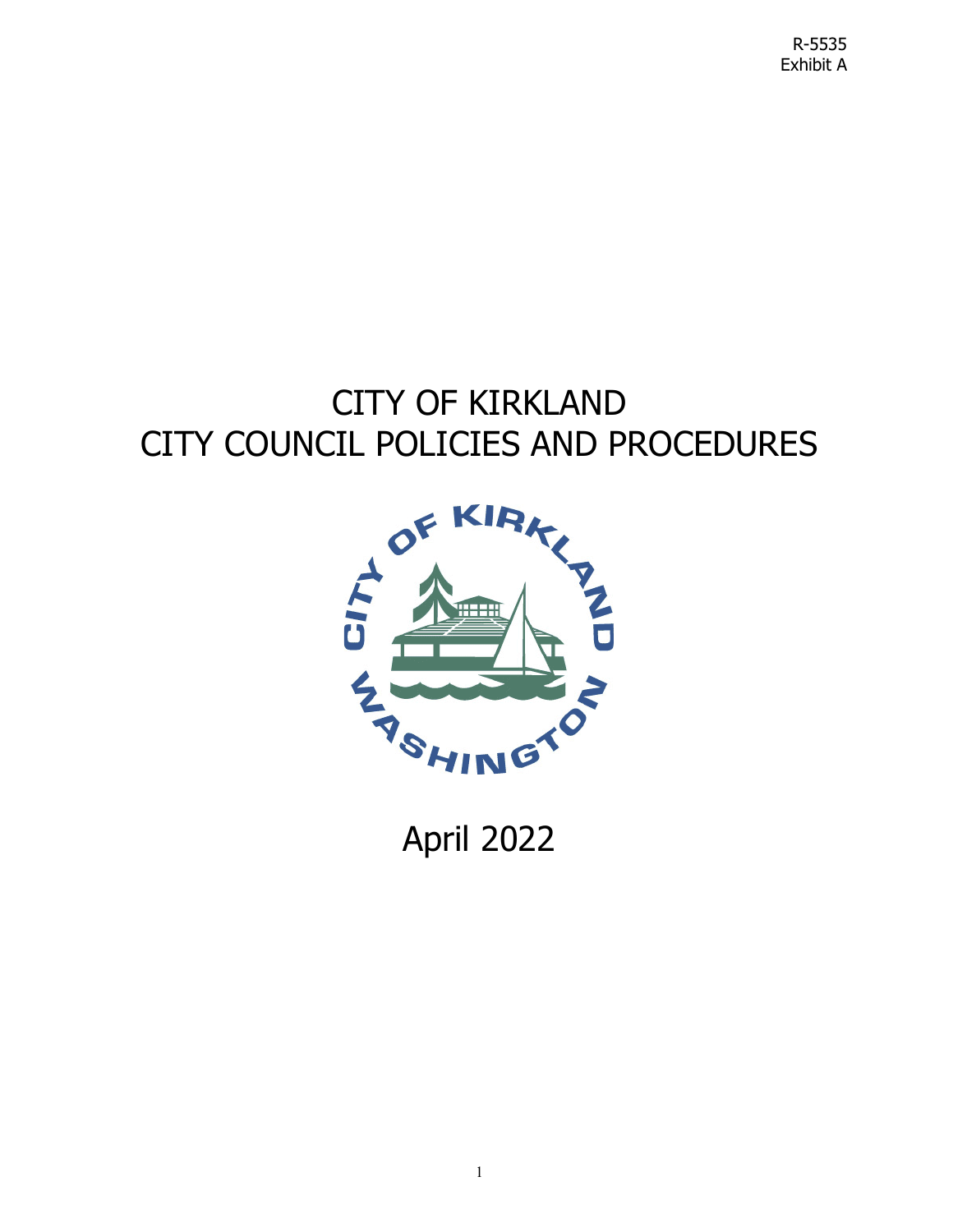### TABLE OF CONTENTS

| 2.01 Code of Conduct for City Council and Advisory Boards and Commissions 7 |  |
|-----------------------------------------------------------------------------|--|
|                                                                             |  |
|                                                                             |  |
|                                                                             |  |
|                                                                             |  |
|                                                                             |  |
|                                                                             |  |
|                                                                             |  |
|                                                                             |  |
|                                                                             |  |
|                                                                             |  |
|                                                                             |  |
|                                                                             |  |
|                                                                             |  |
|                                                                             |  |
|                                                                             |  |
|                                                                             |  |
|                                                                             |  |
|                                                                             |  |
| 3.18 Motions and Discussion by the Presiding Officer 13                     |  |
|                                                                             |  |
|                                                                             |  |
|                                                                             |  |
| 3.22 Procedure for Considering Process IIA Appeals.  13                     |  |
| 3.23 Procedure for Considering Process IIB Applications.  13                |  |
|                                                                             |  |
|                                                                             |  |
|                                                                             |  |
|                                                                             |  |
|                                                                             |  |
|                                                                             |  |
|                                                                             |  |
|                                                                             |  |
|                                                                             |  |
|                                                                             |  |
|                                                                             |  |
|                                                                             |  |
|                                                                             |  |
|                                                                             |  |
|                                                                             |  |
|                                                                             |  |
|                                                                             |  |
|                                                                             |  |
|                                                                             |  |
|                                                                             |  |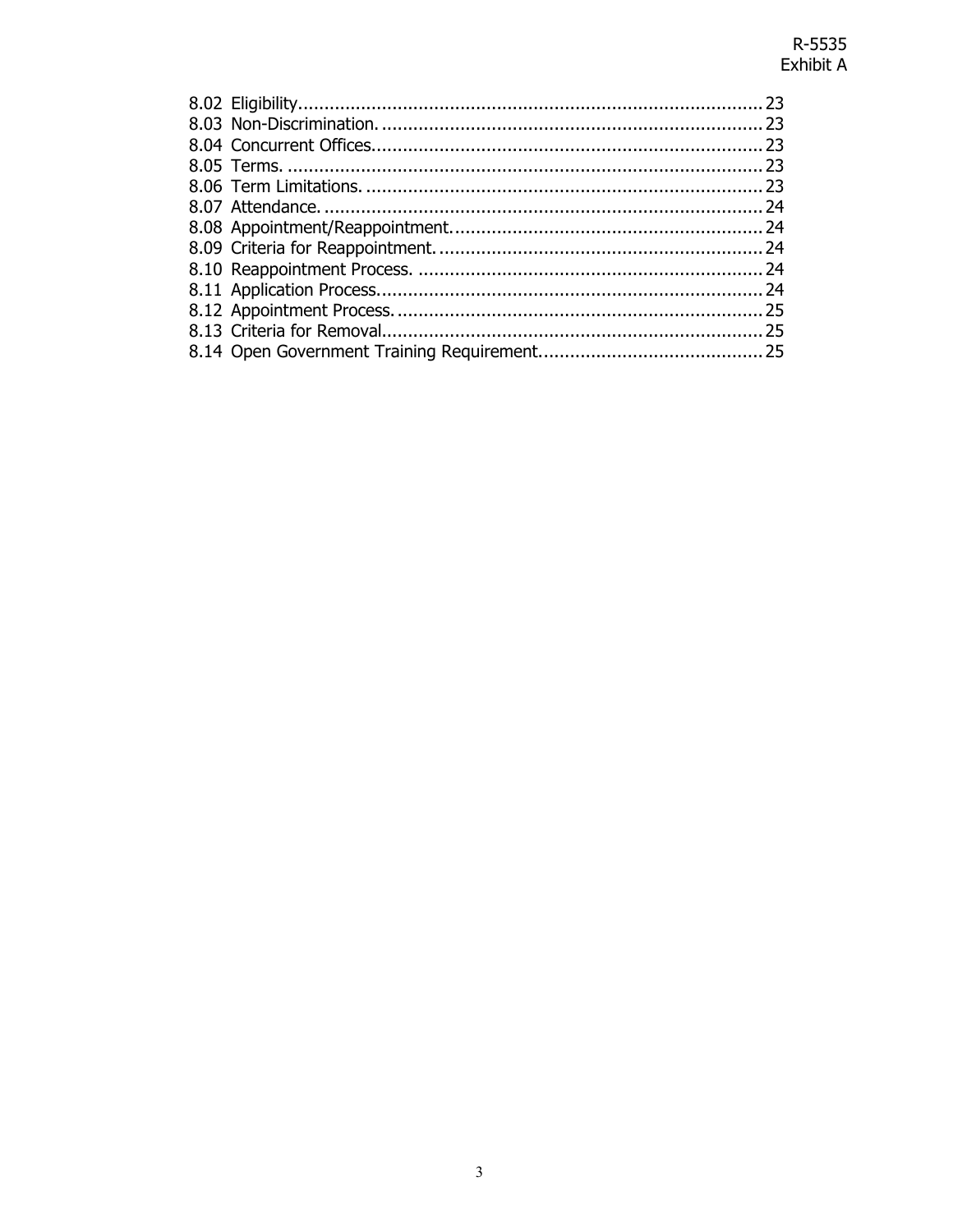# <span id="page-3-0"></span>**CHAPTER 1: CITY COUNCIL VISION AND GOALS**

<span id="page-3-1"></span>1.01 Vision. Kirkland is one of the most livable cities in America. We are a vibrant, attractive, green and welcoming place to live, work, and play. Civic engagement, innovation and diversity are highly valued. We are respectful, fair, and inclusive. We honor our rich heritage while embracing the future. Kirkland strives to be a model, sustainable city that values preserving and enhancing our natural environment for our enjoyment and future generations.

<span id="page-3-2"></span>1.02 Goals — Purpose. The purpose of the City Council Goals is to articulate key policy and service priorities for Kirkland. Council goals guide the allocation of resources through the budget and capital improvement program to assure that organizational work plans and projects are developed that incrementally move the community towards the stated goals. Council goals are long term in nature. The City's ability to make progress towards their achievement is based on the availability of resources at any given time. Implicit in the allocation of resources is the need to balance levels of taxation and community impacts with service demands and the achievement of goals.

<span id="page-3-3"></span>1.03 Operational Values. In addition to the Council goal statements, there are operational values that guide how the City organization works toward goal achievement:

- **Regional Partnerships** Kirkland encourages and participates in regional approaches to service delivery to the extent that a regional model produces efficiencies and cost savings, improves customer service, and furthers Kirkland's interests beyond our boundaries.
- **Efficiency** Kirkland is committed to providing public services in the most efficient manner possible and maximizing the public's return on their investment. We believe that a culture of continuous improvement is fundamental to our responsibility as good stewards of public funds.
- **Accountability** Kirkland is accountable to the community for the achievement of goals. To that end, meaningful performance measures will be developed for each goal area to track our progress toward the stated goals. Performance measures will be both quantitative and qualitative, with a focus on outcomes. The City will continue to conduct a statistically valid community member survey every two years to gather quantitative data about public satisfaction. An annual Performance Measure Report will be prepared for the public to report on our progress.
- **Community**  Kirkland is one community composed of multiple neighborhoods. Achievement of Council goals will be respectful of neighborhoods while supporting the needs and values of the community as a whole.

The Council goals are dynamic. They should be reviewed on an annual basis and updated or amended as needed to reflect community member input as well as changes in the external environment and community demographics.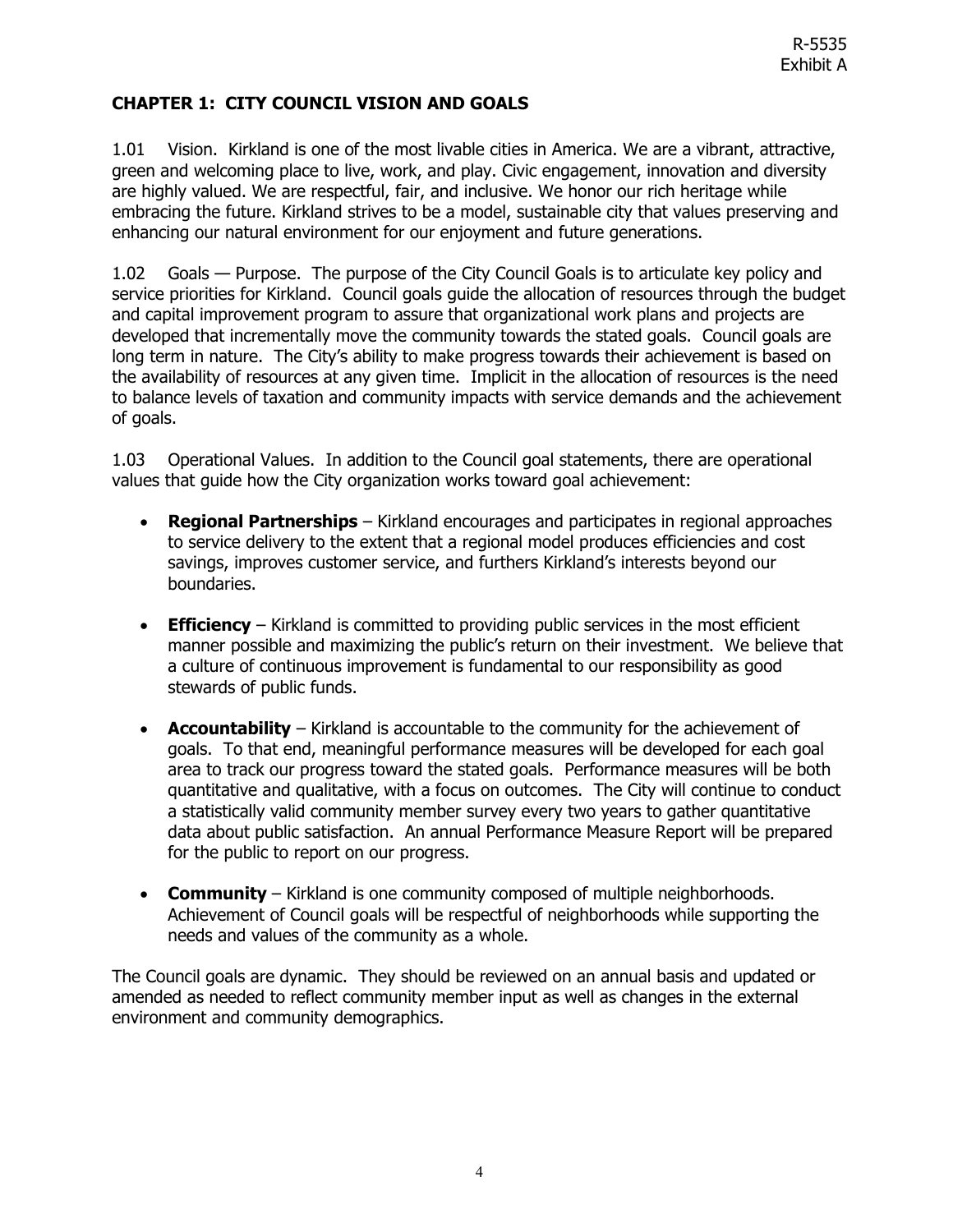#### <span id="page-4-0"></span>1.04 City Council Goals

• **Inclusive and Equitable Community:** Kirkland is a diverse and inclusive community that is concerned for the welfare of all community members and where everyone is respected, valued, and has a sense of belonging.

**Council Goal:** Protect and serve all those who live in, work in or visit Kirkland without regard for race, religion, color, national origin, gender identity, age, income or economic status, political affiliation, military status, sexual orientation, or physical, mental or sensory ability; strive for equitable access to justice and eliminate systemic barriers to equality.

• **Vibrant Neighborhoods:** Kirkland community members experience a high quality of life in their neighborhoods.

**Council Goal:** Achieve active neighborhood participation and a high degree of satisfaction with neighborhood services and infrastructure.

• **Community Safety:** Ensure that all those who live, work and play in Kirkland are safe.

**Council Goal:** Provide public safety services through a community-based approach that focuses on prevention of problems and a timely and appropriate response.

• **Supportive Human Services:** Kirkland supports a regional coordinated system of human services designed to meet the basic needs of our community and remove barriers to opportunity.

**Council Goal:** Meet basic human needs, help people through economic and personal crises, help individuals thrive, and strive to remove barriers to allow all equal opportunities to succeed.

• **Balanced Transportation:** Kirkland values an integrated multi-modal system of transportation choices.

**Council Goal:** Reduce reliance on single occupancy vehicles and improve connectivity and multi-modal mobility in Kirkland in ways that maintain and enhance travel times, safety, health and transportation choices.

• **Abundant Parks, Open Spaces, and Recreational Services:** Kirkland values an exceptional park, natural areas and recreation system that provides a wide variety of opportunities aimed at promoting the community's health and enjoyment.

**Council Goal:** Provide and maintain natural areas and recreational facilities and opportunities that enhance the health and wellbeing of the community.

• **Attainable Housing:** Kirkland's housing stock meets the need of a diverse community by providing a wide range of types, styles, sizes and affordability.<br>**Council Goal:** Provide access to housing and encourage

Provide access to housing and encourage the construction and preservation of housing stock that meet a diverse range of incomes and needs.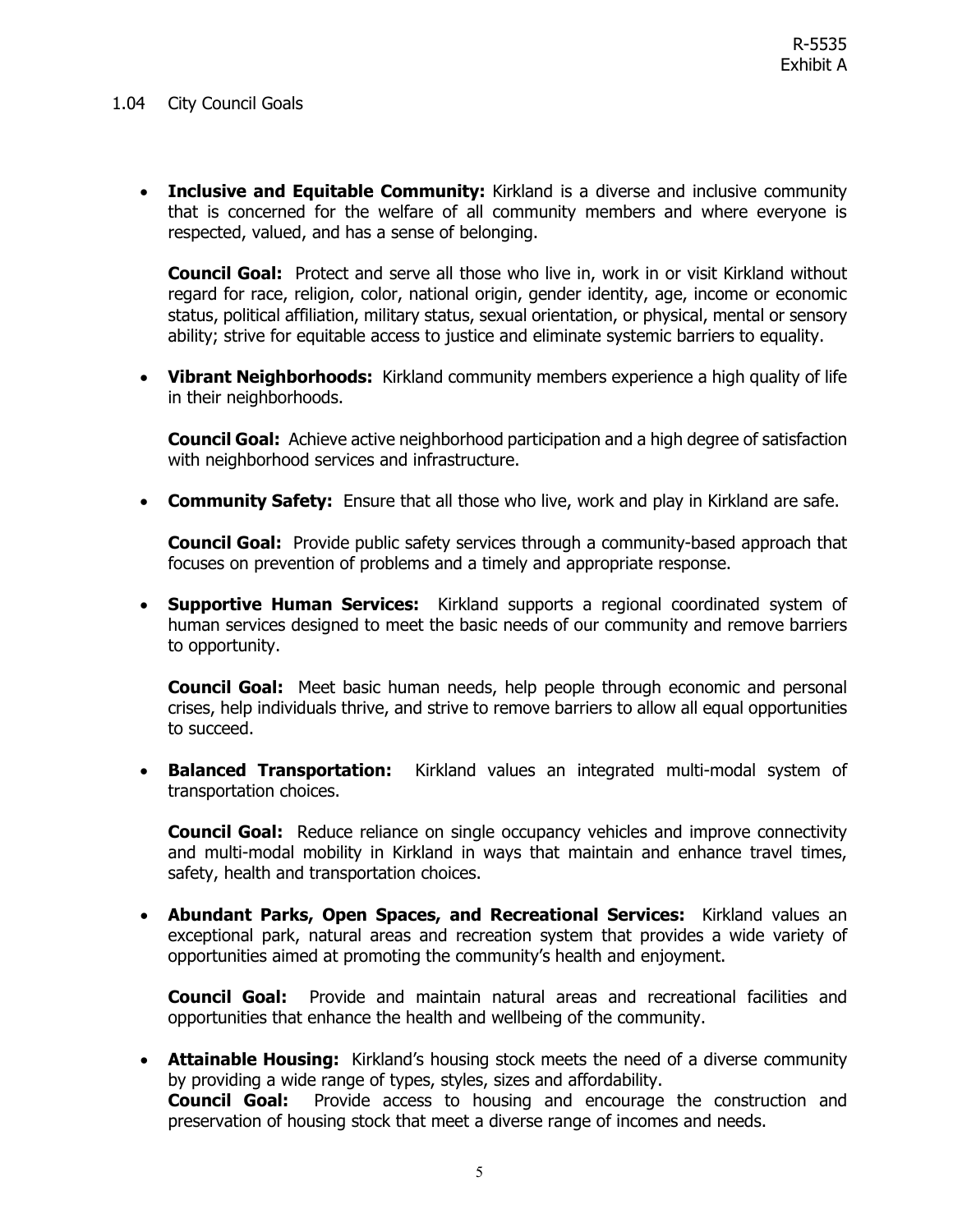• **Financial Stability:** Kirkland community members enjoy high-quality services that meet the community's priorities.

**Council Goal:** Provide a sustainable level of core services that are funded from predictable revenue.

• **Sustainable Environment:** Kirkland is committed to the protection of the natural environment through an integrated natural resource management system.

**Council Goal:** Protect our natural environment through sustainable goals and practices to meet the needs of community members for a healthy environment and clean energy without compromising the needs of future generations.

• **Thriving Economy:** Kirkland has a diverse, business-friendly economy that supports the community's needs.

**Council Goal:** Attract, retain and grow a diverse and stable economic base that supports city revenues, needed goods and services and jobs for community members.

• **Dependable Infrastructure:** Kirkland has a well-maintained and sustainable infrastructure that meets the functional needs of the community.

**Council Goal:** Maintain levels of service commensurate with growing community requirements at optimum life-cycle costs.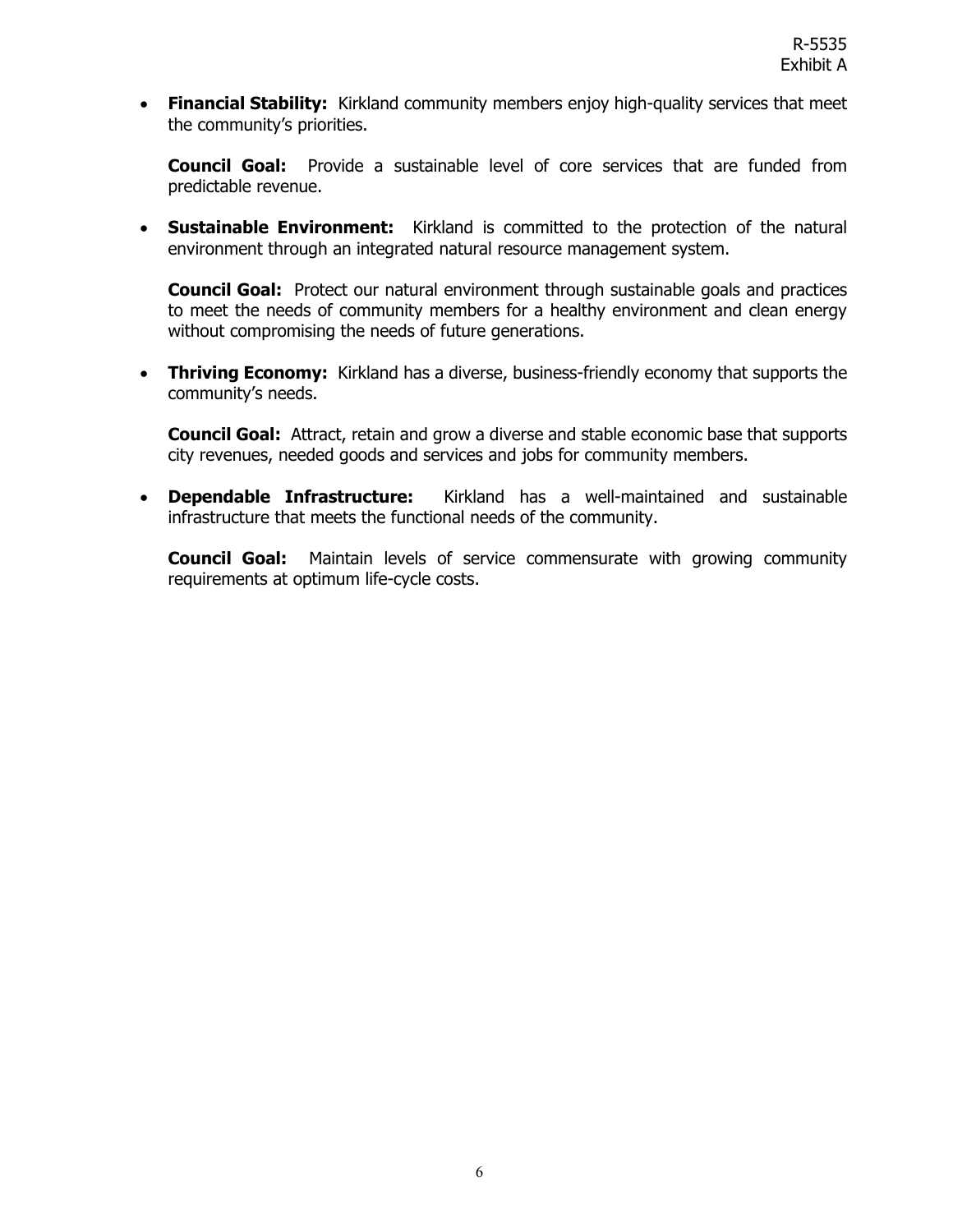# <span id="page-6-0"></span>**CHAPTER 2: CITY COUNCIL AND ADVISORY BOARDS CODE OF CONDUCT**

<span id="page-6-1"></span>2.01 Code of Conduct for City Council and Advisory Boards and Commissions. The Code of Conduct is supplemental to the Kirkland Municipal Code and the Code of Ethics and applies to the City Council and all members of City advisory boards and commissions. The code of conduct describes how Kirkland officials treat each other and work together for the common good of the community. Conducting the City's business in an atmosphere of respect and civility is the underlying theme in this code. City Officials are responsible for holding themselves and each other accountable for displaying actions and behaviors that consistently model the ideals expressed in the code.

Implicit in the code is recognition of the worth of individual members and an appreciation for their individual talents, perspectives, and contributions. The code will ensure an atmosphere where individual members, staff, and the public are free to express their ideas and work to their full potential.

As a City Official of the City of Kirkland, I agree to these principles of conduct:

### **We consistently demonstrate the principles of professionalism, respect and civility in working for the greater good of Kirkland.**

We assure fair and equitable treatment of all people.

We conduct ourselves both personally and professionally in a manner that is above reproach.

We refrain from abusive conduct, personal charges or verbal attacks on the character or motives of Councilmembers, members of boards and commissions, staff, and the public.

We take care to avoid personal comments that could offend others.

We show no tolerance for intimidating behaviors.

We listen courteously and attentively to all public discussions and treat all people the way we wish to be treated.

We serve as a model of leadership and civility to the community.

Our actions inspire public confidence in Kirkland government.

#### **Keeping in mind the common good as the highest purpose, we will focus on holding efficient meetings that achieve constructive solutions for the public benefit.**

We work as a team to solve problems and render decisions that are based on the merits and substance of the matter.

We respect differences and views of other people.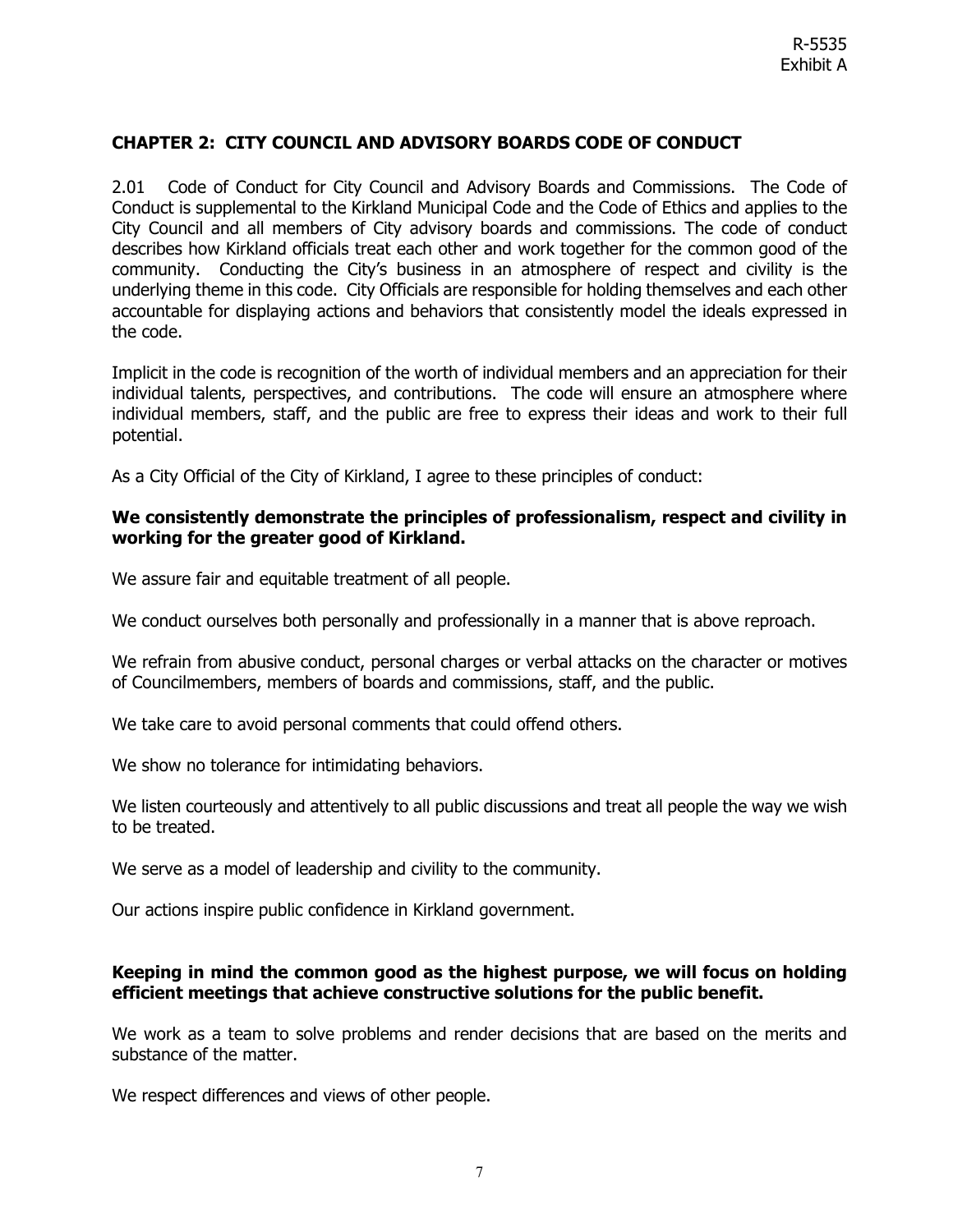### **We adhere to the principles and laws governing the Council/Manager form of government and treat all staff with respect and cooperation.**

We will refrain from interfering with the administrative functions and professional duties of staff.

We will not publicly criticize individual staff but will privately communicate with the City Manager any concerns about a department or department director or staff person.

We will refrain from negotiating or making commitments without the involvement and knowledge of the City Manager.

We will work with staff in a manner that consistently demonstrates mutual respect.

We will not discuss personnel issues, undermine management direction, or give or imply direction to staff.

We will communicate directly with the City Manager, department directors, or designated staff contacts when asking for information, assistance, or follow up.

We will not knowingly blindside one another in public and will contact staff prior to a meeting with any questions or issues.

We will not attend City staff meetings unless requested by staff.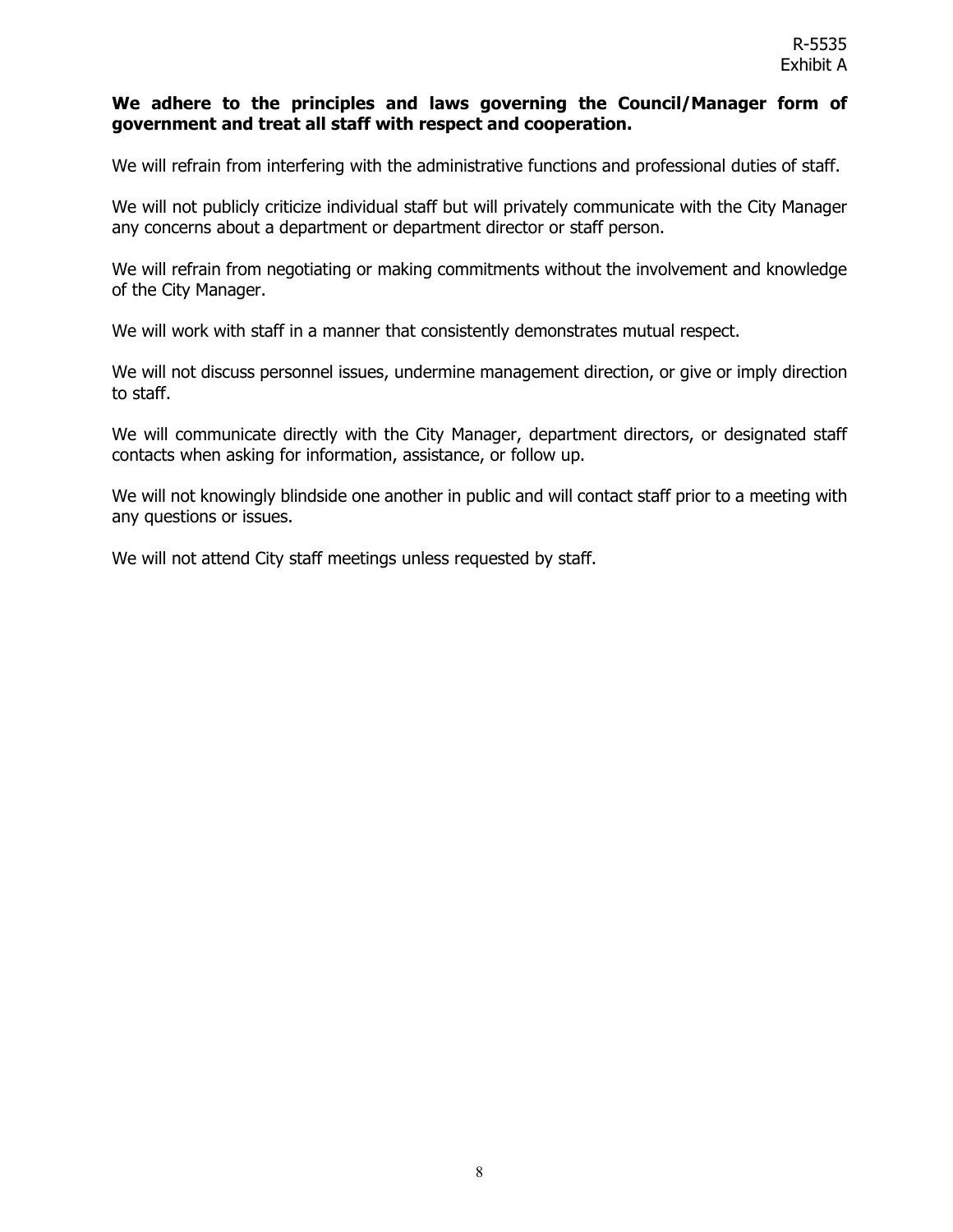# <span id="page-8-0"></span>**CHAPTER 3: CITY COUNCIL MEETINGS**

<span id="page-8-1"></span>3.01 Rules Governing the Conduct of Meetings.The order of procedure contained in this Chapter shall govern deliberations and meetings of the Council of the City of Kirkland, Washington. Roberts Rules of Order, Newly Revised, Latest Edition, shall govern the deliberations of the City Council except when in conflict with any of the rules set forth in this chapter. Notice of Council meetings shall be given in accordance with chapter 42.30 RCW, the Open Public Meetings Act. Public notice is not required for events at which no action as defined by law may be taken, e.g. trainings, social and purely ceremonial events, such as ribbon-cuttings.

<span id="page-8-2"></span>3.02 Submittal of Council Agenda Items. Items of business to be considered at any Council meeting shall be submitted to the City Manager no later than the Wednesday morning prior to a scheduled Council meeting. A written agenda and informational material is to be prepared and sent the Friday preceding each meeting to each Councilmember. Urgent items arising after the regular agenda has been prepared may be placed on the agenda if the Councilmember or City Manager explains the necessity and receives a majority vote of the Council on a motion to add the item.

<span id="page-8-3"></span>3.03 Regular Meetings. Regular meetings of the Council shall be held as provided for by ordinance.

<span id="page-8-4"></span>3.04 Quorum. At all meetings of the Council, a majority of the Councilmembers shall constitute a quorum for the transaction of business, but a lesser number may adjourn from time to time to secure the attendance of absent members.

<span id="page-8-5"></span>3.05 Order of Business.The order of business shall be as follows:

- 1. Call to Order
- 2. Roll Call
- 3. Study Session<br>4. Honors and Pr
- 4. Honors and Proclamations
- 5. Communications
	- a. Announcements
	- b. Items from the Audience (See Section 3.07 for the three-minute limitation.)
	- c. Petitions
- 6. Public Hearings
- 7. Special Presentations
- 8. Consent Calendar
	- a. Approval of Minutes
	- b. Audit of Accounts and Payment of Bills and Payroll
	- c. General Correspondence
	- d. Claims
	- e. Award of Bids
	- f. Acceptance of Public Improvements and Establishing Lien Periods
	- g. Approval of Agreements
	- h. Other Items of Business
- 9. Business
- 10. Reports
	- a. City Council Regional and Committee Reports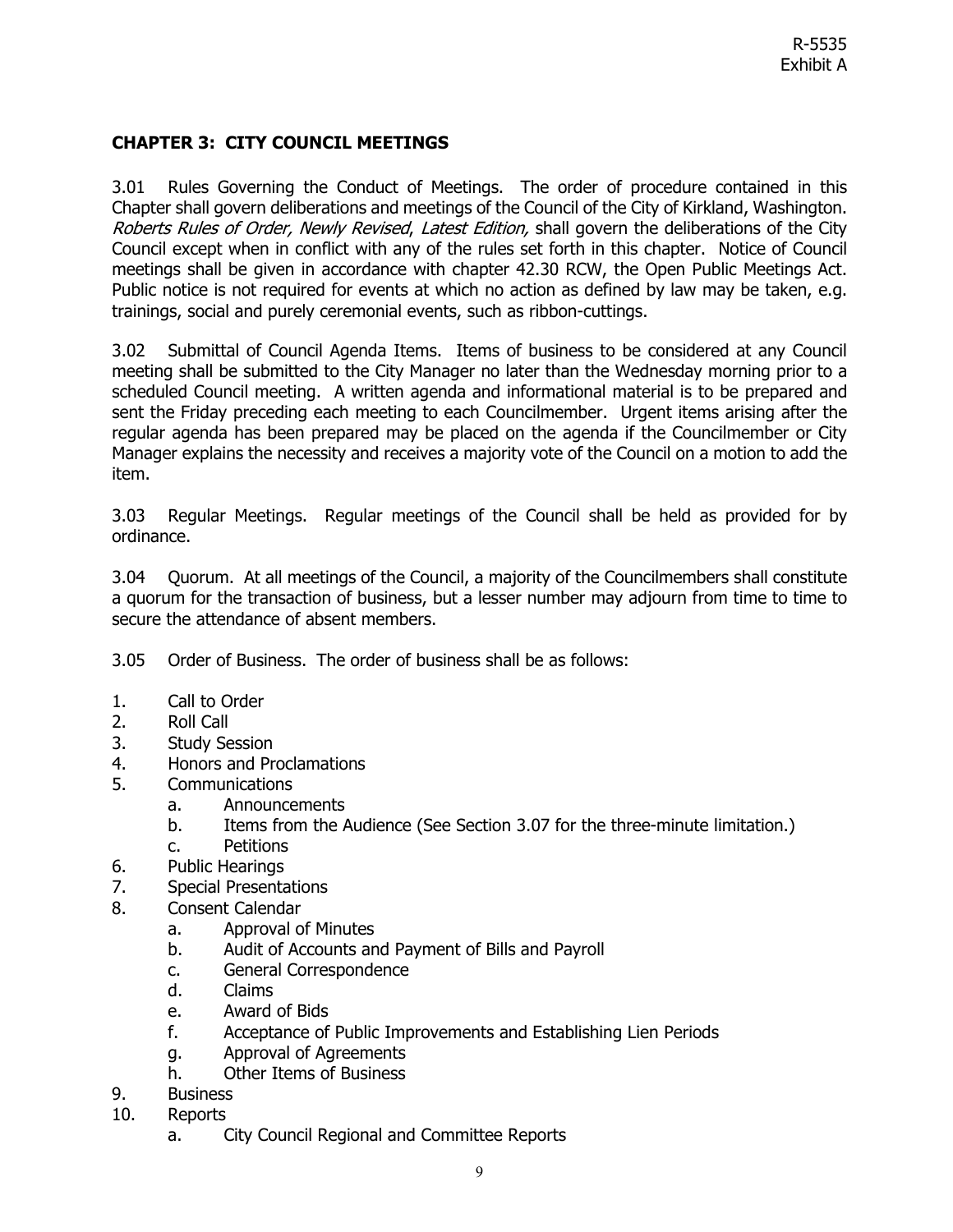- b. City Manager Reports
	- (1) Calendar Update
- 11. Items from the Audience
- 12. Executive Session
- 13. Adjournment

<span id="page-9-0"></span>3.06 Consent Calendar. Any matter, which because of its routine nature, would qualify for placement on the Consent Calendar pursuant to Section 3.05, may be included on the Consent calendar, notwithstanding action on the matter may, by law or otherwise, require adoption of a resolution or ordinance.

Any item may be removed from the calendar and moved to the regular agenda upon the request of any Councilmember. All items remaining on the calendar shall be approved by a single motion. Whenever an ordinance is included on the calendar, approval of the calendar shall be by roll call vote.

<span id="page-9-1"></span>3.07 Public Comment. The Council believes that the following procedure for public comment during regular Council meetings will best accommodate the desires and concerns of the Council and the public:

- 1. During the time for "Items from the Audience," speakers may not comment on matters which are scheduled for a public hearing, or quasi-judicial matters. The Council will receive comments on other issues, whether the matter is on the agenda for the same meeting or not. When possible, items on the agenda will be marked with an asterisk when the Council cannot receive comments on such matters during the time for "Items from the Audience." Comments should be directed to the Council and speakers are encouraged to follow the Council's own principles of conduct related to professionalism, respect and civility in working for the greater good of Kirkland.
- 2. Speakers are not allowed under state law to offer public comment for the purposes of assisting a campaign for election of any person to any office. In addition, speakers are not allowed to offer public comment in support of or in opposition to any certified ballot measure unless the Council could but has not yet taken a position with respect to such measure.
- 3. During the times for "Items from the Audience," whether at the beginning or end of the meeting, each speaker will be limited to three minutes. No more than three speakers may address the Council on any one subject. However, if both proponents and opponents wish to speak, then up to three proponents and up to three opponents of the matter may address the Council. Unless it is 10:00 p.m. or later, speakers may continue to address the Council during an additional Items from the Audience period at the end of the meeting; provided, that the total amount of time allotted for the additional Items from the Audience period shall not exceed 15 minutes. A speaker who addressed the Council during the earlier Items from the Audience period may speak again, and on the same subject; however, speakers who have not yet addressed the Council will be given priority. Speakers may participate remotely through telephone or internet access provided by City staff even at meetings where in person comments may also be received.
- 4. Signs and placards may interfere with the orderly conduct of Council business and are not allowed at Council meetings, regardless of content.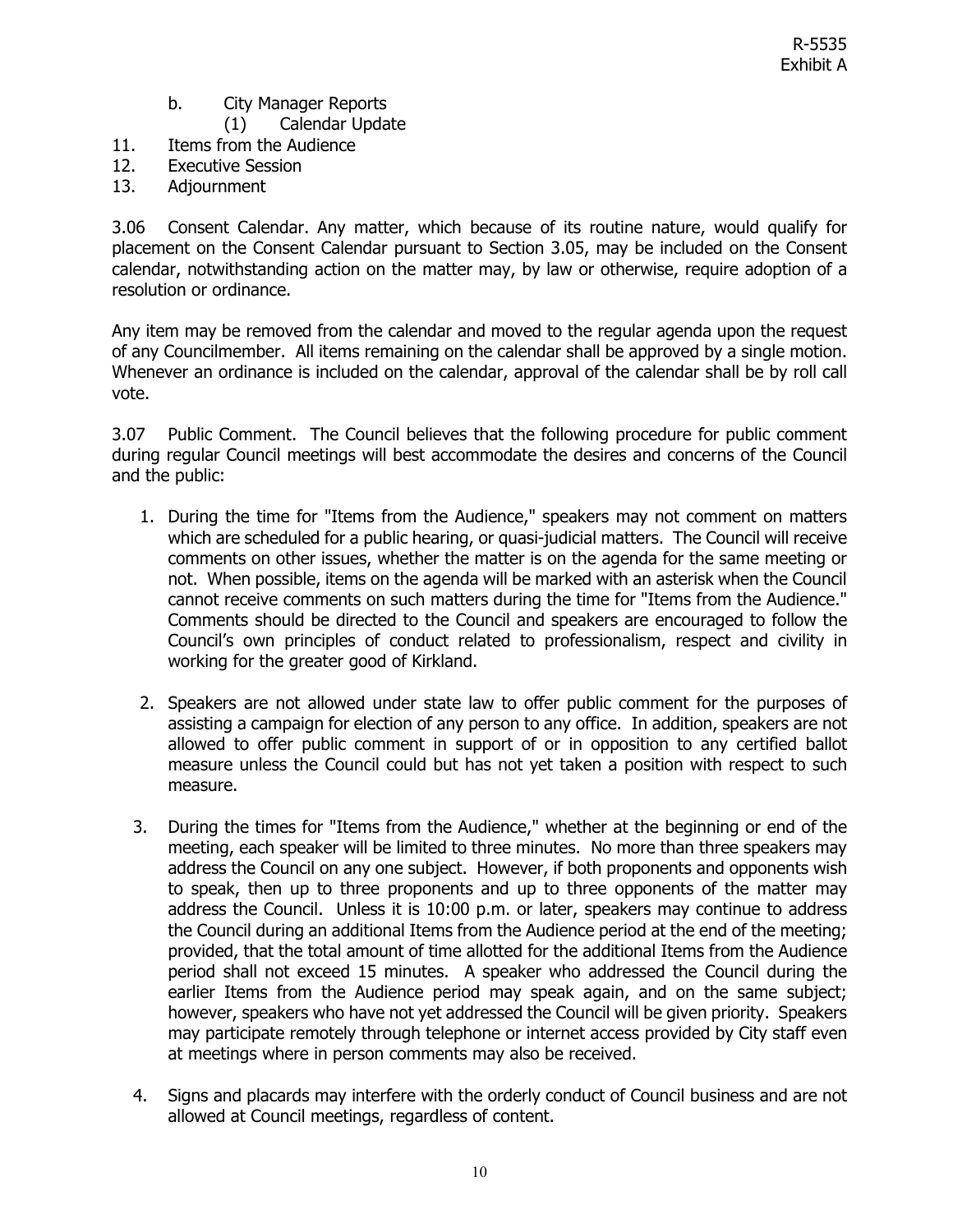<span id="page-10-0"></span>3.08. Petitions. In the event that the Council is presented with a petition from a community member, the Council will take a formal vote providing direction which may include any of the following options:

- 1. Accept the petition for further study.
- 2. Accept the petition and refer to staff for follow-up.
- 3. Accept the petition and determine that no further action is needed.

Any petition referred to a Council Committee or staff will be presented at a subsequent regular meeting with an explanation of the resolution.

In order to be considered complete, a petition should include each signer's name and their city of residence.

<span id="page-10-1"></span>3.09 Regional and Committee Reports. The Councilmember representative or chair of each respective regional or other committee, or the Councilmember acting for the chair in the place of the chair, shall submit or make all reports to the Council related to new or significant items or when so requested by the presiding officer or any member of the Council. The purpose of such reports is to provide other Councilmembers with information from the regional committees and meetings that may have significant financial or policy impacts to the City.

<span id="page-10-2"></span>3.10 Duties of the Presiding Officer. It shall be the duty of the presiding officer of the Council to:

- 1. Call the meeting to order.
- 2. Keep the meeting to its order of business.
- 3. Announce the agenda item and determine if the Council wishes to receive a staff report.
- 4. If, after presentation of the report or based upon the written report, action is desired, recognize a Councilmember to make a motion to propose appropriate action. Require a second to each motion for those motions which must be seconded.
- 5. Handle discussion in an orderly way:
	- a. Give every Councilmember who wishes an opportunity to speak.
	- b. Permit audience participation at appropriate times.
	- c. Keep all speakers to the rules and to the question.
	- d. Give pro and con speakers equal opportunity to speak.
	- e. Repeat motions, put motions to a vote and announce the outcome.
	- f. Suggest but not make motions for adjournment.
	- g. Appoint committees when authorized to do so.
- 6. Maintain order and decorum.
- 7. Provide direction to remove an individual or individuals from a Council meeting based on speech or conduct that has actually disrupted, disturbed, or impeded the orderly conduct of the meeting. If a disruption has rendered the orderly conduct of a meeting unfeasible and order cannot be restored through a recess or by the removal of the individual or individuals who interrupted the meeting, the Presiding Officer, upon a majority vote of the Councilmembers present, may order the meeting room cleared and continue the session or may adjourn the meeting and reconvene in another location in accordance with the provisions of the Open Public Meetings Act. This subsection will be followed and enforced on a content-neutral basis.
- <span id="page-10-3"></span>3.11 Rules for Councilmember Conduct.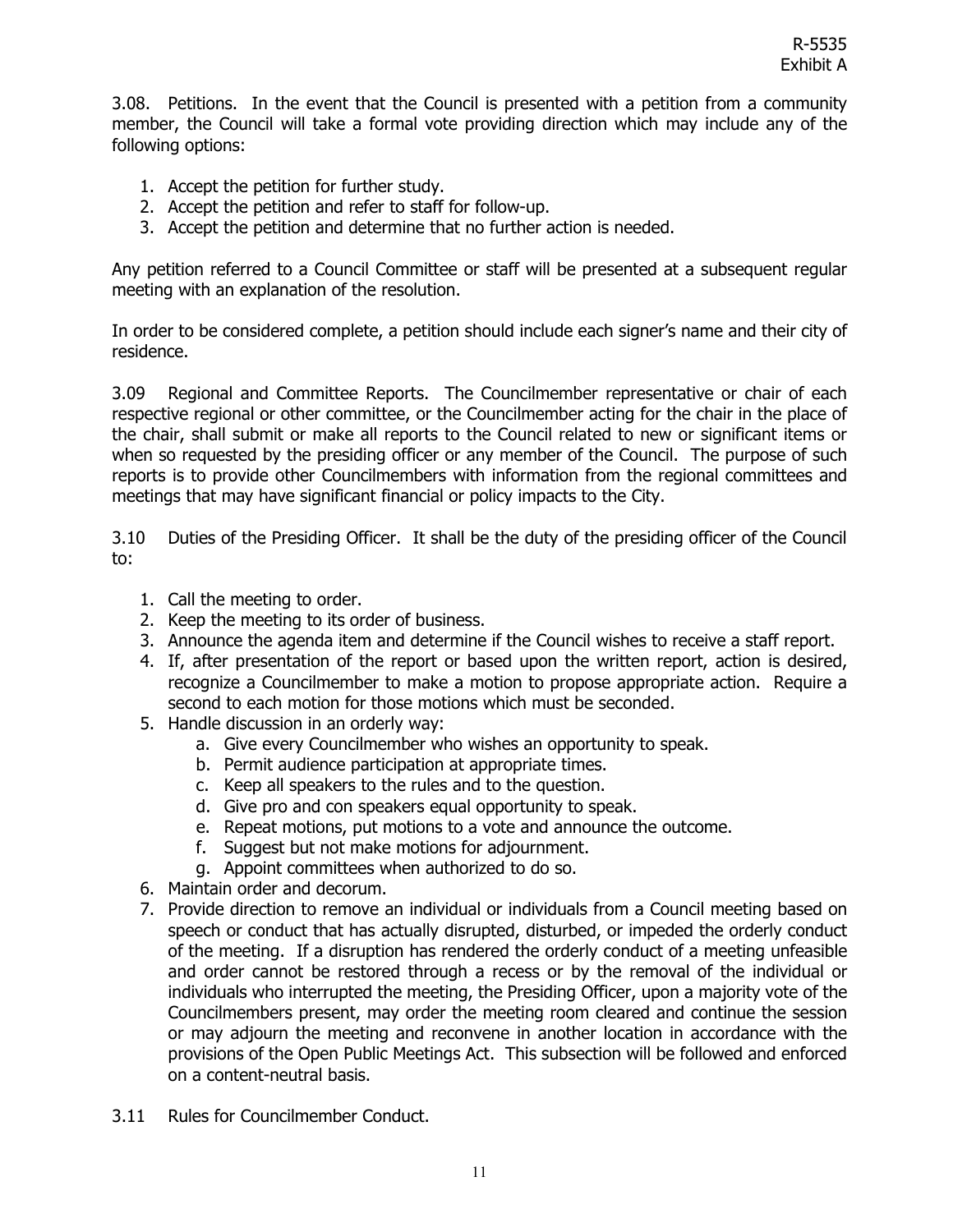- 1. No Councilmember shall speak more than twice on the same subject without permission of the presiding officer.
- 2. No person, not a member of the Council, shall be allowed to address the Council while it is in session without the permission of the presiding officer.
- 3. All questions on order shall be decided by the presiding officer with the right of appeal to the Council of any Councilmember.
- 4. Motions shall be reduced to writing when required by the presiding officer of the Council or any Councilmember. All resolutions and ordinances shall be in writing. The substance of Councilmember proposed amendments to resolutions and ordinances should be communicated to the City Manager whenever possible in order that City staff may reduce such amendments to writing for distribution by hard copy and Email to remaining Councilmembers no later than 5:00 p.m. on Council meeting days; provided, however, that nothing herein shall preclude amendments from being offered later, including orally during Council consideration of such resolutions and ordinances.

<span id="page-11-0"></span>3.12 Voting. Each Councilmember present shall vote on all questions put to the Council. The duty to vote shall be excused when a Councilmember has a financial interest in the question or, in quasi-judicial matters, where a Councilmember has an appearance of fairness concern. When voting on any matter before the Council, a majority of the entire membership of the Council is required for passage of any ordinance, resolution or motion, provided that a simple majority of the Councilmembers present shall be sufficient with respect to the following motions:

- 1. To adjourn, to table or continue a matter,
- 2. To go into or out of executive session,
- 3. To schedule a special meeting of the Council,
- 4. To add or remove items on a future Council meeting agenda,
- 5. To approve or authorize the sending of a letter or other communication so long as the letter or communication sets forth a policy or position previously agreed to by a majority of the entire Council membership,
- 6. To establish the date for a public hearing, unless such hearing is required to be set by ordinance or resolution,
- 7. To authorize call for bids or requests for proposals,
- 8. To approve a Consent Calendar, provided that any ordinance, any grant or revocation of franchise or license, or any resolution for payment of money included on the calendar, has first been removed, and
- 9. To authorize a Councilmember to serve as presiding officer in the event of the absence, extended unavailability or vacancies in the offices of both the Mayor and Deputy Mayor.

<span id="page-11-1"></span>3.13 Tie Votes. A tie vote, on a matter requiring four affirmative votes for passage, shall not be dispositive of the matter voted upon, but shall be deemed to have tabled the matter until the next succeeding regular meeting at which all seven Councilmembers are present. At that meeting, any Councilmember may move to take the matter off the table.

<span id="page-11-2"></span>3.14 Non-Tie Vote with Lack of Affirmative Votes. A non-tie vote which fails for a lack of four affirmative votes, as to a matter which requires at least four affirmative votes for passage, shall be deemed to defeat the matter voted upon. Any Councilmember may move to reconsider the matter at the next succeeding regular meeting at which all seven Councilmembers are present.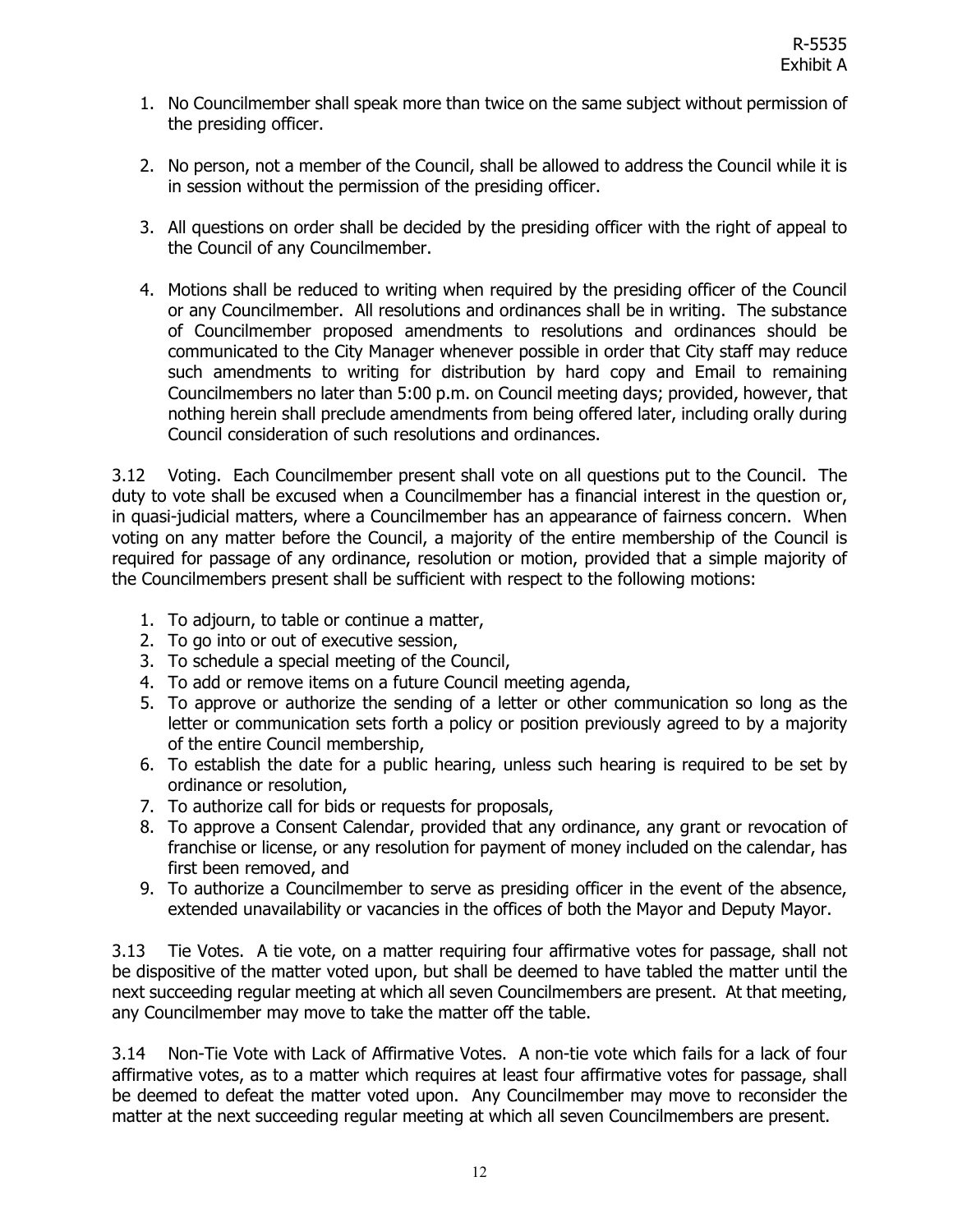<span id="page-12-0"></span>3.15 Motions to Reconsider. Except as provided in Section 3.14, motions to reconsider must be made by a member who votes with the majority, and at the same or next succeeding meeting of the Council.

<span id="page-12-1"></span>3.16 Motions to Lay A Matter on the Table.Motions to lay any matter on the table shall be first in order; and on all questions, the last amendment, the most distant day, and the largest sum shall be put first.

<span id="page-12-2"></span>3.17 Motion for Adjournment. A motion for adjournment shall always be in order.

<span id="page-12-3"></span>3.18 Motions and Discussion by the Presiding Officer. The presiding officer, as a member of the Council may, at such presiding officer's discretion, call any Councilmember to take the chair in order to allow the presiding officer to make a motion, but may otherwise discuss any other matter at issue subject only to such limitations as are imposed by these rules on other Councilmembers.

<span id="page-12-4"></span>3.19 Suspension of Rules. The rules of the Council may be altered, amended or temporarily suspended by a vote of two-thirds of the members present; provided, that at least four affirmative votes be cast.

<span id="page-12-5"></span>3.20 City Staff Attendance at Meeting. The City Manager, City Attorney, City Clerk, and such other officers and/or employees of the City shall, when requested, attend all meetings of the Council, which attendance may be either in person or remote.

<span id="page-12-6"></span>3.21 Minutes. The City Clerk shall keep correct minutes of all proceedings. The votes of each Councilmember on any ordinance and the ayes and nays on any other question shall be entered in the minutes. Copies of the minutes shall be made available to the members of the Council as part of the Council meeting packet prior to their next regular meeting.

<span id="page-12-7"></span>3.22 Procedure for Considering Process IIA Appeals. The Council shall consider a Process IIA appeal under Kirkland Zoning Code (KZC) Chapter 150 at one meeting, and shall vote on the appeal at the next or a subsequent meeting, in order for the Council to gather more information from the record and consider the appeal; provided, that the Council, by a vote of at least five members, may suspend this rule and consider and vote on the appeal at the first meeting. The Council's vote (to affirm, modify or reverse the decision of the Hearing Examiner, or direct the Hearing Examiner to hold a rehearing) shall occur within 60 calendar days of the date on which the letter of appeal was filed, pursuant to KZC 150.125.

<span id="page-12-8"></span>3.23 Procedure for Considering Process IIB Applications. The Council shall consider a Process IIB application under KZC Chapter 152 at one meeting, and shall vote on the application at the next or a subsequent meeting; provided, that the Council, by a vote of at least five members, may suspend this rule and consider and vote on the application at the first meeting. The Council shall first consider the application at a meeting held within 45 calendar days of the date of issuance of the Hearing Examiner's recommendations, pursuant to KZC 152.90.

<span id="page-12-9"></span>3.24 Attendance at Council Meetings. Councilmembers may attend Council meetings in person or virtually in accordance with this section:

1. Councilmembers are generally expected to attend Council meetings in person, absent emergent or other extenuating circumstances. However, the Council also intends that Councilmembers retain the flexibility to participate in Council meetings remotely from time to time, for reasons including, but not limited to, illness or injury, travel, or familial care by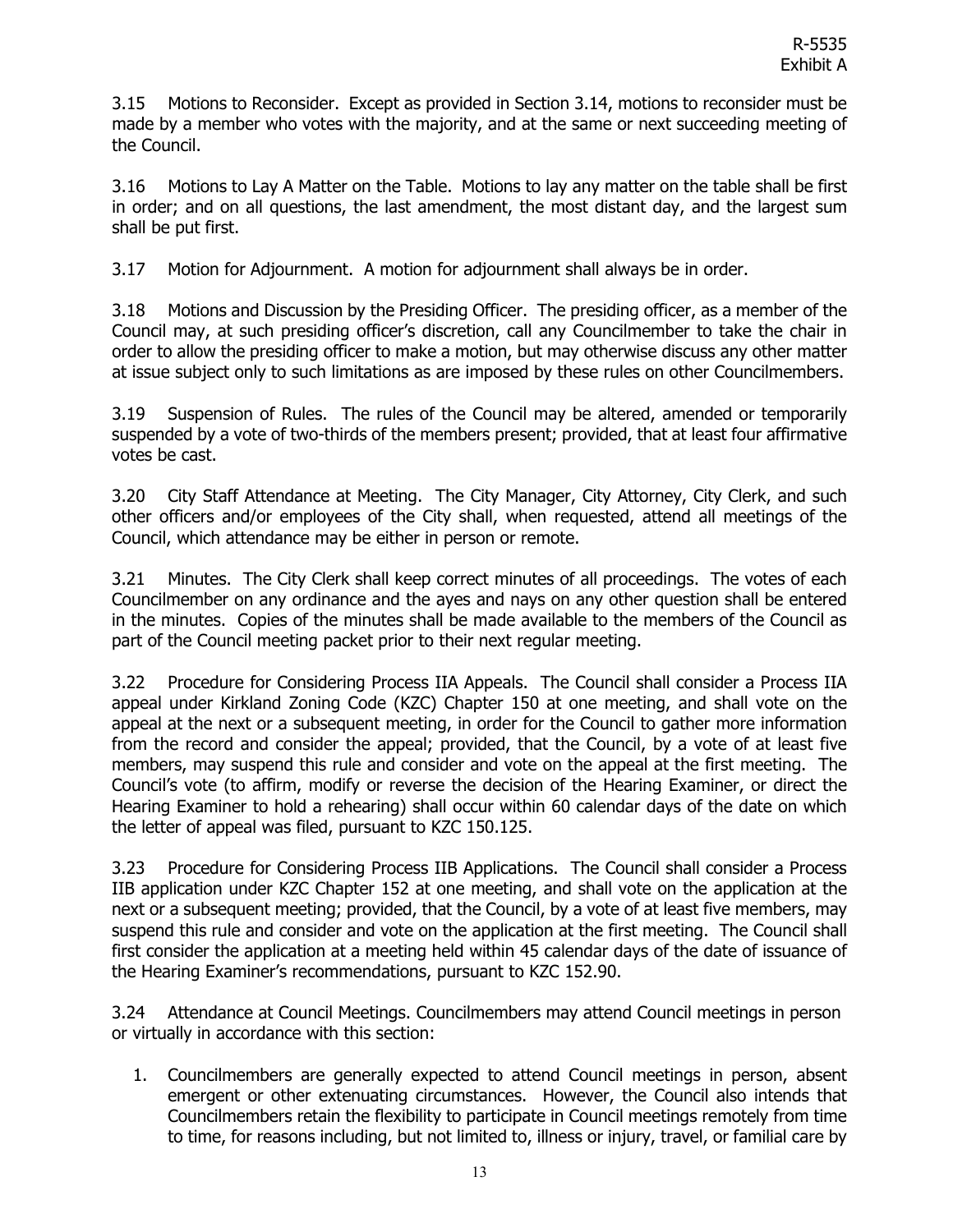utilizing technologies such as video conferencing that allow interactive engagement with other Councilmembers and interested members of the community. Whether participating in person or remotely, Councilmembers are expected to participate actively in Council meetings. The Council reserves to itself the authority to determine by majority vote that remote attendance by a Councilmember failing to meet these expectations constitutes an unexcused absence.

- 2. The Council has a strong preference for video and sound communication links that allow Councilmembers participating remotely to see and be seen and to hear and be heard. However, to account for different needs that may exist (e.g. those related to sight or hearing), the Council intends to allow for flexible approaches to meeting these communication needs. In any event, the ability to communicate effectively in real time is essential.
- 3. In the event a remote communication link is broken or significantly degraded such that it is no longer possible to communicate effectively in real time, the presiding officer shall confirm the loss of service and announce the termination of such remote attendance until such time as such service may be restored. An affected Councilmember shall not be considered to be present at any time during which remote service has been terminated. The City Clerk shall record the time period of any such closure.
- 4. For all other purposes under these policies and procedures, including voting, remote attendance by a Councilmember at a Council meeting shall be considered equal to being physically present at the meeting.

<span id="page-13-0"></span>3.25 Special Meetings and Emergencies. Special meetings, including dates, times and locations for meetings conducted during emergencies, shall be held in accordance with the Open Public Meetings Act. Special meetings are held at the request of the Mayor or, in the event of the extended unavailability of the Mayor, the Deputy Mayor. In the event of the extended unavailability of both the Mayor and the Deputy Mayor, special meetings are held at the request of the Councilmember designated by the Council as presiding officer in the extended unavailability or vacancies in the offices of the Mayor and Deputy Mayor or, if no Councilmember has been so designated, then the Presiding Officer shall be the Councilmember present at such special meeting and selected as acting chair by motion for the duration of such meeting When the unavailability of any Councilmember becomes extended depends on the facts and circumstances but generally occurs when a special meeting needs to be scheduled and held on an urgent basis and such Councilmember is not available for any reason other than vacancy. The extended unavailability of a Councilmember does not, by itself, constitute a vacancy.

<span id="page-13-1"></span>3.26 Vacancies. Vacancies on the Council created by operation of applicable state law shall be filled as follows in accordance with RCW 42.12.070:

- 1. Where one position is vacant, the remaining Councilmembers shall appoint a qualified person to fill the vacant position.
- 2. Where two or more positions are vacant and two or more Councilmembers remain in office, the remaining Councilmembers shall appoint a qualified person to fill one of the vacant positions, the remaining Councilmembers and the newly appointed person shall appoint another qualified person to fill another vacant position, and so on until each of the vacant positions is filled, with each of the new appointees participating in each appointment that is made after the new appointee's appointment.
- 3. If less than two Councilmembers remain in office, the King County Council shall appoint a qualified person or persons to the Council until the Council has two Councilmembers.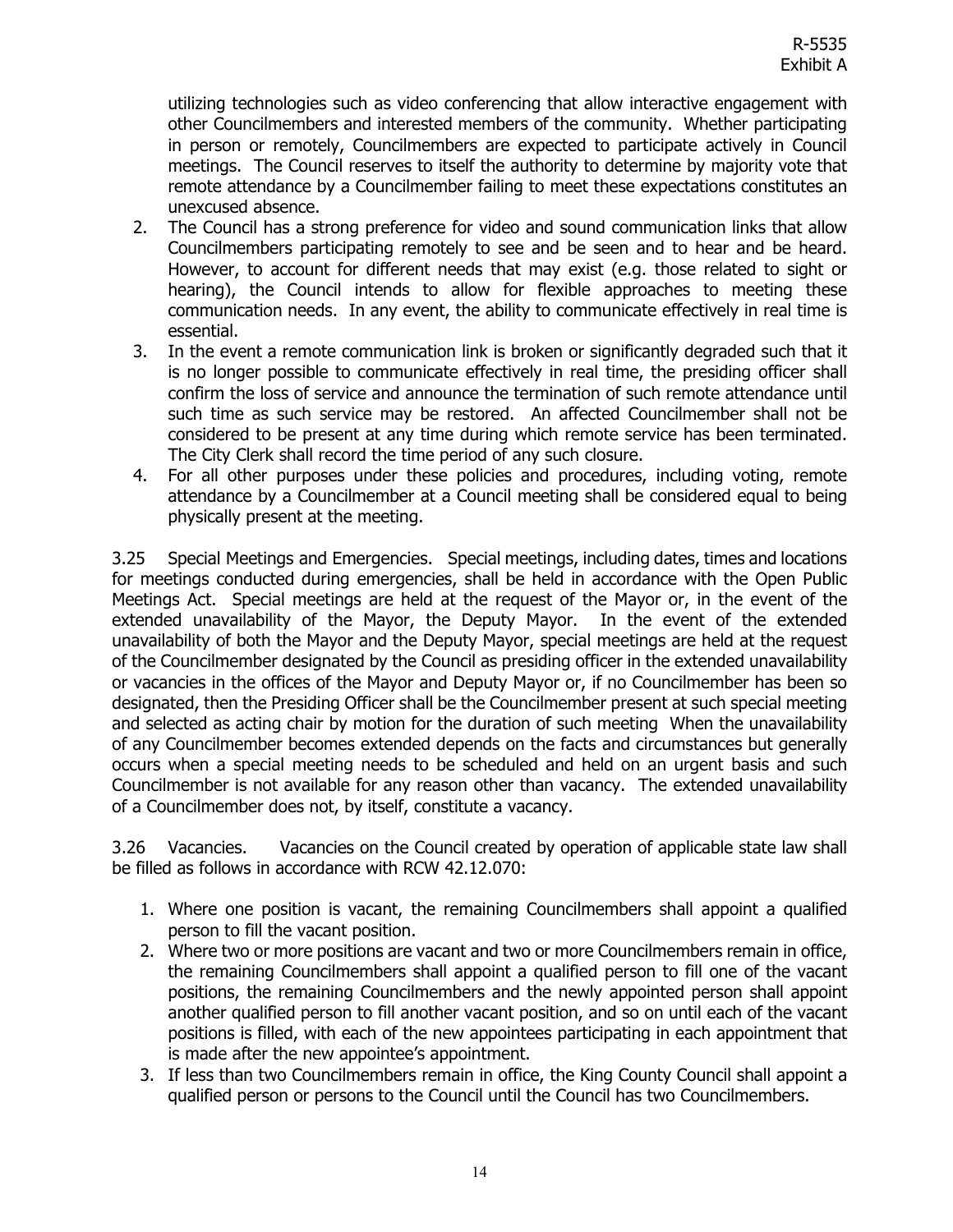- 4. If the Council fails to appoint a qualified person to fill a vacancy within 90 days of the occurrence of the vacancy, the authority of the Council shall cease and the King County Council shall appoint a qualified person to fill the vacancy.
- 5. If the King County Council fails to appoint a qualified person within 180 days of the occurrence of the vacancy, the King County Council or the Council may petition the Governor to appoint a qualified person to fill the vacancy. The Governor may appoint a qualified person to fill the vacancy after being petitioned if at the time the Governor fills the vacancy the King County Council has not appointed a qualified person to fill the vacancy.
- 6. As provided for in chapter 29A.24 RCW, each person who is appointed to the Council shall serve until a qualified person is elected at the next election at which a member of the Council normally would be elected. The person elected shall take office immediately and serve the remainder of the unexpired term.

<span id="page-14-0"></span>3.27 Legislative Request Memoranda. The City Manager Calendar Update is the time during the order of business of a Council meeting for a Councilmember to propose the consideration of new legislation or request staff resources be allocated to issues not included in a current adopted budget, City Work Program, or department work plan. The process by which such proposals should be made is follows:

- 1. The Councilmember summarizes the issue and requests the preparation of a legislative request memorandum for the proposal. In appropriate consultation with the Councilmember, the legislative request memorandum analysis will follow a structured template which identifies at a high level:
	- a. Potential impacts and benefits of the proposal.
	- b. How the proposal supports the Council vision and goals.
	- c. How the proposal impacts diversity, equity, and inclusion.
	- d. Potential stakeholders impacted.
	- e. Potential outreach needed.
	- f. Potential staff resources needed.
	- g. Potential options or alternatives that could be evaluated.
	- h. Whether current staff resources and budget authority could accommodate the request.
- 2. The Council must by motion approve the preparation of a legislative request memorandum in connection with a proposal. The City Manager will include any such approved memorandum as part of a City Council packet for inclusion as part of a City Manager Calendar Update within two regular City Council meetings following the approved request. As part of such update the Council may by motion authorize staff to proceed with development of the proposal. Such authorization does not mean the Council has made a legislative decision or taken an action to approve adoption of the proposal. Any such decision or action must be taken, if at all, when final proposed legislation comes before the Council. If the Council does not approve proceeding with a proposal, the legislative request will be considered closed and the memorandum will be filed with the City Clerk to maintain a record of the request.

## <span id="page-14-1"></span>**CHAPTER 4: STUDY SESSIONS AND RETREATS**

<span id="page-14-2"></span>4.01 Study Sessions. Study sessions shall be held as provided by Kirkland Municipal Code 3.10.020. Study sessions are used by the City Council to review upcoming agenda items, current and future programs or projects, to discuss, investigate, review or study matters of City business for informational purposes. No final action is taken while in study session; however, the Council may provide direction to staff by consensus or vote. Council direction shall be summarized in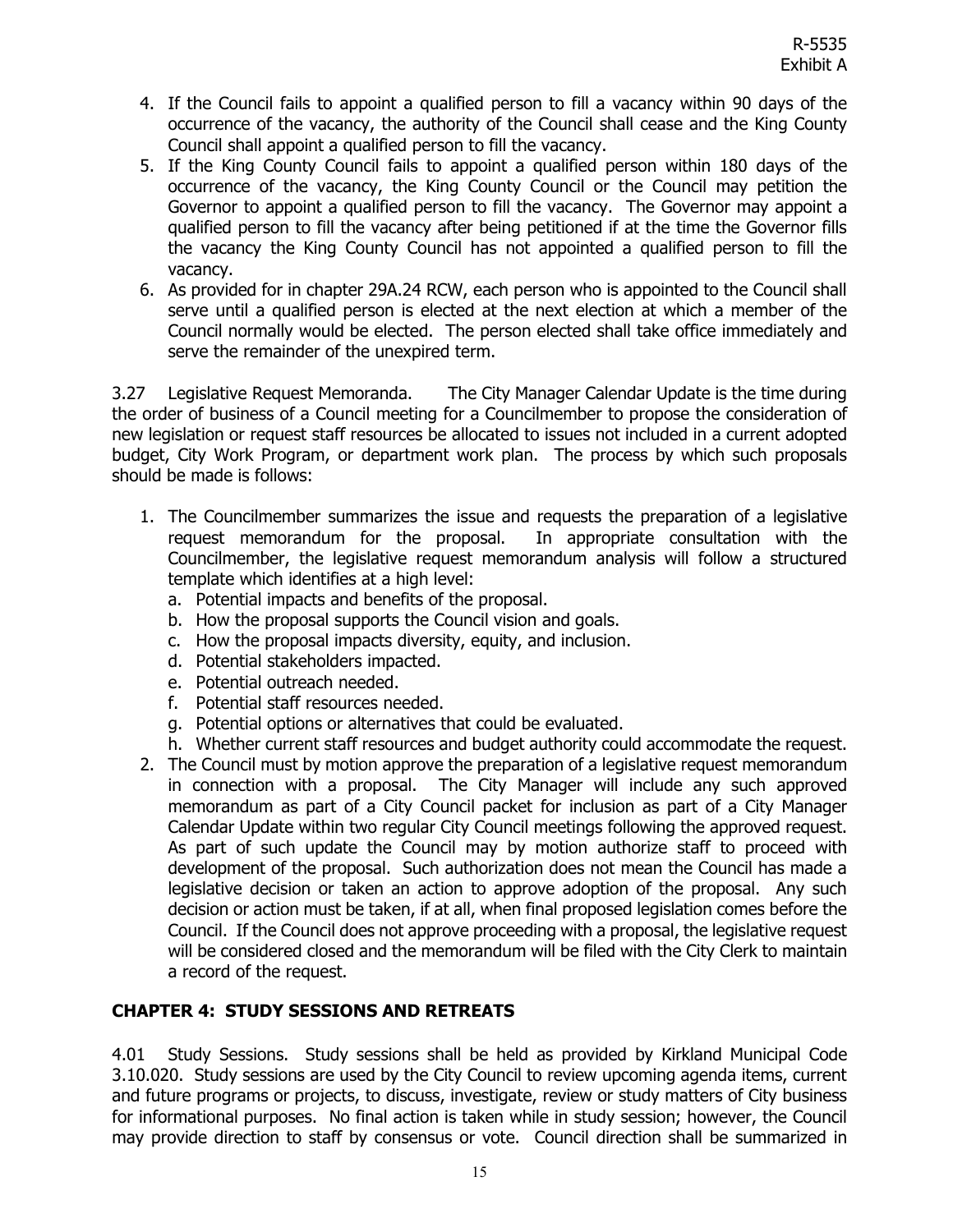writing and presented to the Council at a regular meeting. Final action on direction provided at a study session will be scheduled for a regular or special council meeting.

<span id="page-15-0"></span>4.02 Council Retreats. Council retreats are held annually, semi-annually or more frequently at the Council's discretion. The purpose of the retreats is to allow the Council to devote concentrated attention to single or multiple time consuming or general interest subjects. No final action is taken at retreats; however, the Council may provide direction to staff by consensus or vote. Council direction shall be summarized in writing and presented to the City Council at a regular meeting. Final action on direction provided at a Council retreat will be scheduled for a regular or special Council meeting.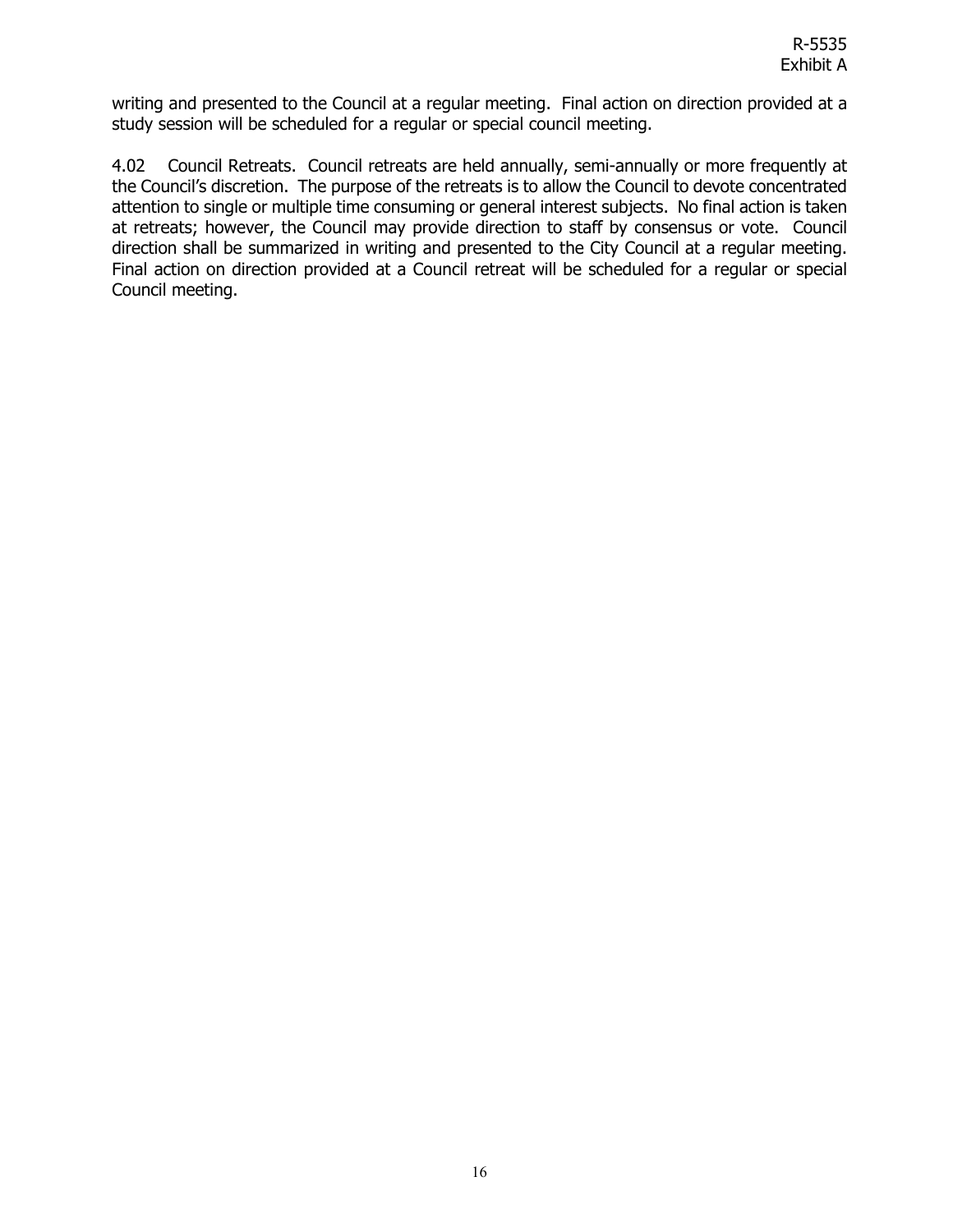# <span id="page-16-0"></span>**CHAPTER 5: COUNCIL COMMUNICATIONS**

<span id="page-16-1"></span>5.01 Written Correspondence. Access to the City Council by written correspondence is a significant right of all members of the general public, including in particular community member. The Council desires to encourage the exercise of this access right by the general public to bring to the attention of the Council, matters of concern to Kirkland. In order to do this most effectively, some orderly procedure for the handling of written correspondence is essential. One concern of the Council is application of the appearance of fairness doctrine to correspondence addressed to the Council, concerning matters which will be coming before the Council in a quasi-judicial or land use hearing context. Special care in the way the content of those communications is brought to the attention of the individual members of the Council is essential in order that an unintended violation of the appearance of fairness doctrine does not result.

The Council believes that the following procedure for handling of written correspondence addressed to the Council will best accommodate the desires and concerns of the Council as set forth in this section:

1. Correspondence of an Information Only Nature — Correspondence which is purely of an informational nature and which does not require a response or action should not be placed on the Council meeting agenda by the City Clerk, but rather transmitted to the Councilmembers in the normal course of daily business.

2. Routine Requests — Items of a routine nature (minor complaints, routine requests, referrals, etc.) shall be answered by staff. Routine requests and staff responses shall be transmitted to the Councilmembers in the normal course of daily business.

3. Significant Correspondence — Correspondence that requires policy decision or approval by Council shall be placed by the City Clerk on the regular Council agenda and shall be accompanied by staff report as are all other agenda items. Direct replies may be made by the City Manager if policy matters are not involved or the Council has previously provided policy direction. Replies shall be transmitted to the Councilmembers in the normal course of daily business.

4. Correspondence Directly Relating to Quasi-Judicial Hearing Matters — All such correspondence when so identified by the City Clerk shall not be included within the agenda materials, but shall be placed in a City Council communication holding file, or directly into the appropriate hearing file, so that they will be circulated to City Councilmembers at the time that the matter comes before the Council for its quasi-judicial consideration, and as a part of the hearing record for that matter. The City Clerk shall also advise the sender of each such letter, that the letter will be coming to the attention of the Council at the time that the subject matter of the letter comes before the Council in ordinary hearing course.

5. Prompt Acknowledgments — The City Manager or designee will promptly acknowledge the receipt of all written correspondence and inquiries and, where appropriate, advise the writer of referral to the Council or a City department.

<span id="page-16-2"></span>5.02 Council Communications with the Public. The Councilmembers are committed to open and progressive communications in their capacity as elected officials. Individual Councilmembers use a variety of methods to communicate with the public, stakeholders, partners and the media. Social media platforms offer a way to deliver public information and customer service to constituents and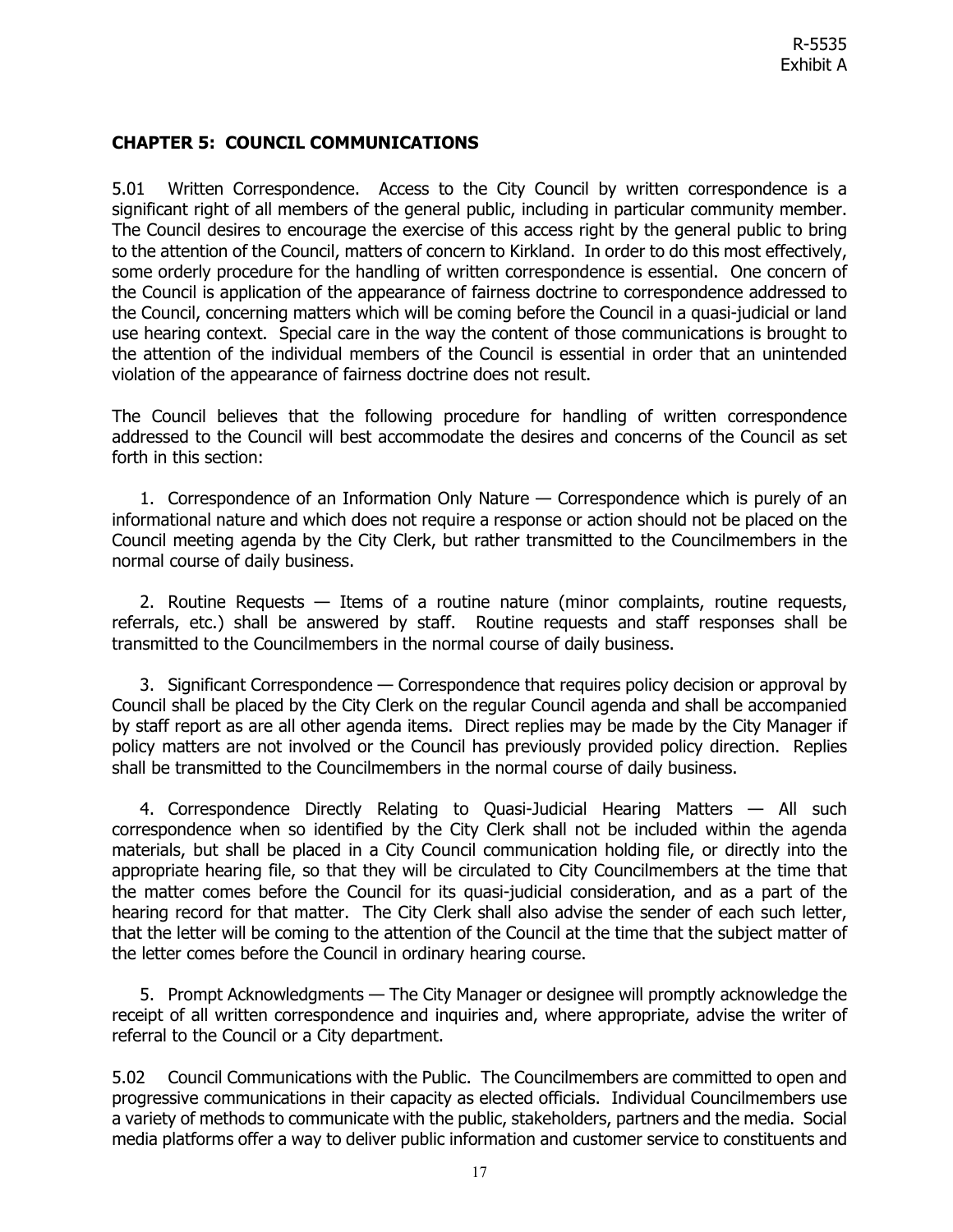give community members another means to interact with their government. The purpose of this policy is to provide guidelines for Council communication with the public, when Councilmembers are acting in their official capacity or commenting on City government matters, either through traditional media outlets or the use of social media platforms through personal accounts or pages.

The Council believes that the following guidelines will provide consistency in procedures and allow for use of more tools to communicate with the public.

- 1. The content and tenor of all public communications should model the same professional behavior displayed during Council meetings and community meetings and reflect well on the individual Councilmember, the Council as a whole, and the community.
- 2. The following disclaimers should be included in whole or referenced with a link to the disclaimers for all communications initiated by Councilmembers in open forums.
	- a. The views expressed represent the views of the author and may not reflect the views of the City of Kirkland or the Kirkland City Council.
	- b. Responses to this communication by other Councilmembers may be limited by the provisions of the Open Public Meetings Act. under which a policy discussion or other action taken must be held in an open public meeting if a quorum of the Council participates.
	- c. Comments posted in response to a Councilmember-initiated communication may be subject to public disclosure under chapter 42.56 RCW, the Public Records Act.
- 3. Media outlets such as newspapers, radio and television news coverage may be used as communications medium by individual Councilmembers provided that the communication clearly states that the views expressed do not represent those of the City Council or the City of Kirkland but the views of the individual Councilmember.
- 4. Communications Initiated by Councilmembers. Guest editorials, letters to the editor and blog posts published by Councilmembers should be provided to the full Council at the same time they are delivered to the media outlet. Drafts of guest editorials, letters to the editor or blog posts which may be submitted on behalf of the Council as opposed to an individual Councilmember may not be circulated for comment to a quorum of the Council prior to publication as this may violate the Open Public Meetings Act.
- 5. Use of Social Media. Posts to social media sites (Web 2.0) such as blogs, Facebook and Twitter may be used by individual Councilmembers to communicate with the public provided the following guidelines are used:
	- a. Blog posts or other posts to social media sites should include, or reference by a link, the disclaimers listed in Section 2.
	- b. Social media sites are not to be used for the conduct of Council business other than to informally communicate with the public. Public notices, items of legal or fiscal significance that have not been released to the public and discussion of quasi-judicial matters may not be included in Councilmembers social media posts. Councilmembers are encouraged to maintain social media sites with settings that can restrict users' ability to comment in order to avoid inadvertent discussions of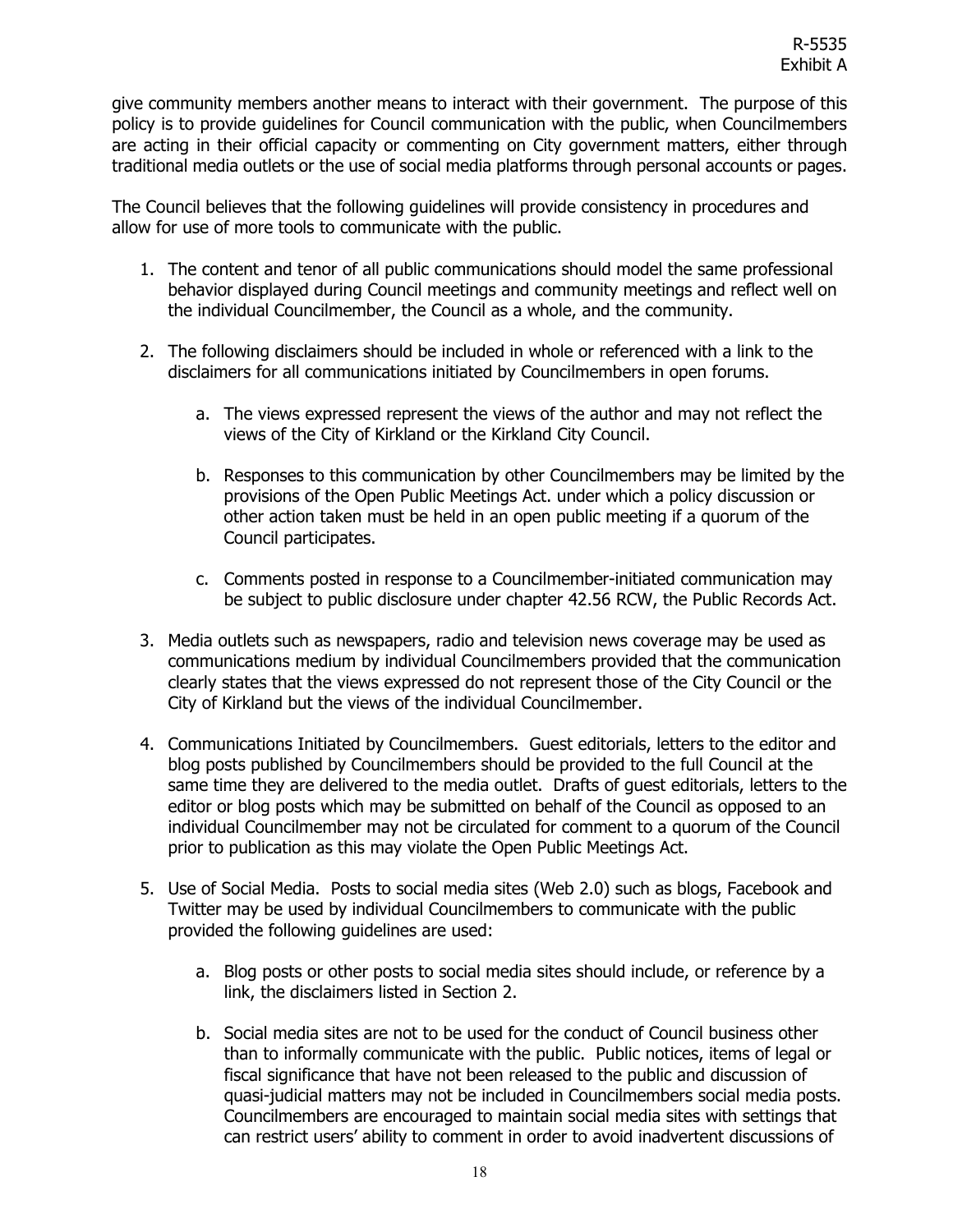these items. Unsolicited public comments on quasi-judicial matters must be placed on the record by the Councilmember at the time the matter is before the Council for consideration.

- c. In order to demonstrate openness and a willingness to listen to the entire community, Councilmember posts on social media sites should be made through a public-facing page or by marking individual posts as available to the public as a whole.
- d. When commenting on a post or an article published by someone other than a Councilmember, a link to the standard disclaimers in Section 2 should be included within the thread.
- 6. If a Councilmember makes a factual error in a public communication, it should be corrected as soon as the error is discovered. Blog posts may be corrected by amending a previous post with a note that a correction was made.
- 7. Retention of Council Electronic Communications and Social Media Content. All Email and text messages, files downloaded from outside sources and other electronic files, relating to the conduct of government or the performance of any governmental or proprietary function, are considered official City business records and are subject to the Public Records Act and the laws governing the retention and destruction of public records. $^1$  $^1$ 
	- a. Email messages sent or received via City Email addresses are captured by the City archiving system servers. Council communications are potentially archival and will be retained in accordance with the State retention schedule.
	- b. Email messages sent or received using personal addresses should be forwarded to the Councilmember's City account and also maintained in their original form to preserve associated metadata. Attachments should be saved to City server drives as appropriate.
	- c. Text message records are maintained by the communications carrier/providers with varying policies and practices and can be difficult to retrieve and to maintain in accordance with state law. Councilmembers should only use text messaging for transitory communications and not to discuss City business.
	- d. Social Media postings should be captured via screen shots which are emailed to, and retained in, the Councilmember's City Email account as an interim archiving method pending selection of an appropriate social media archiving technology solution.
	- e. Members should consult with the City Clerk's Office for assistance with any retention questions.
- 8. Use of City-owned equipment to update personal social media sites or Email accounts is subject to Administrative Policy 7.1 which allows for incidental use of City equipment for personal needs provided the activity does not cause the City to incur additional cost or liability or pose additional risk to security, privacy or conflict with any other City policy.

<span id="page-18-0"></span><sup>&</sup>lt;sup>1</sup> "Public record" is broadly defined in RCW 42.56.010(3) to include, ". . . any writing containing information relating to the conduct of government or the performance of any governmental or proprietary function prepared, owned, used, or retained by any state or local agency regardless of physical form or characteristics. . . "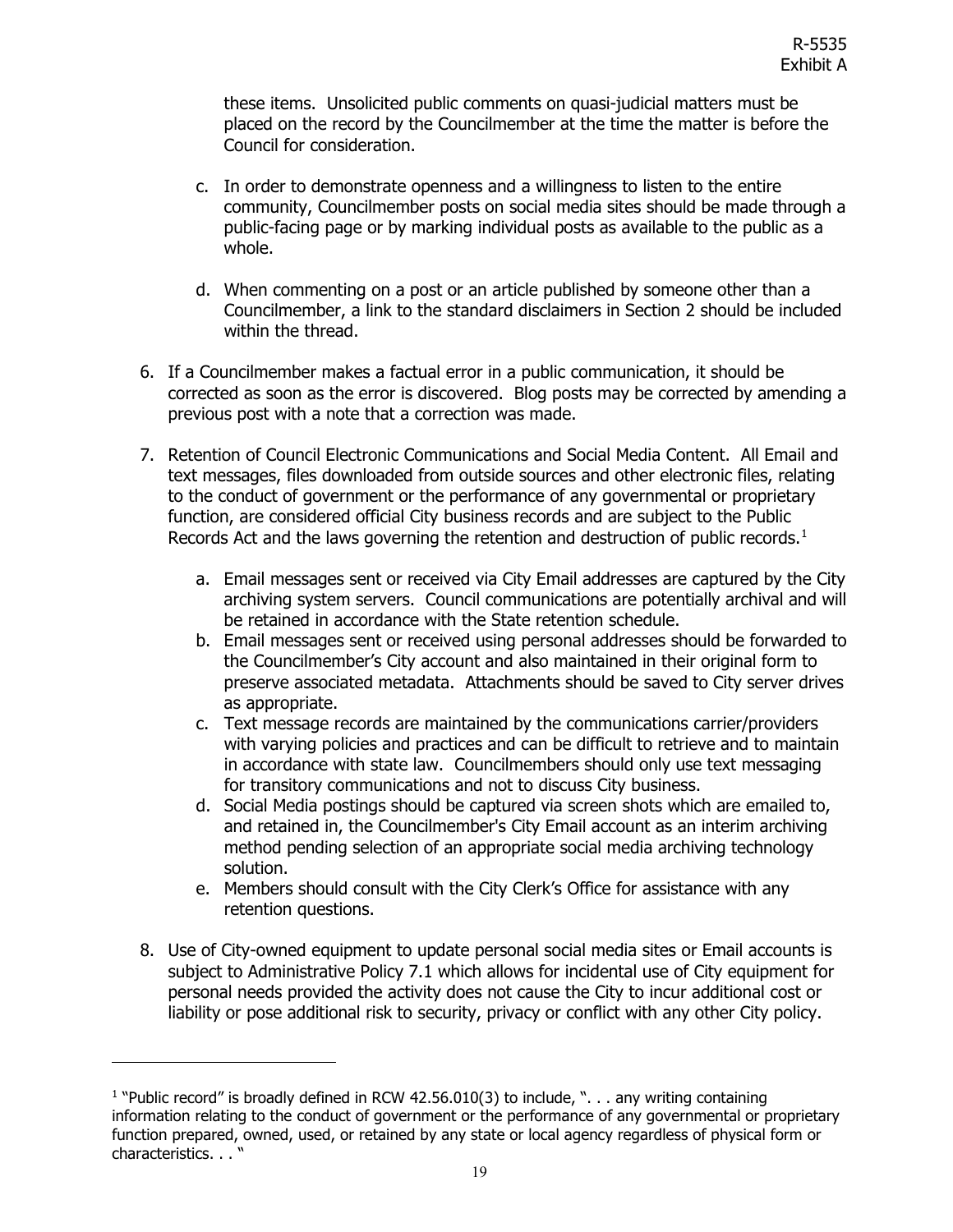Use of City-owned equipment or Email accounts for campaign purposes is prohibited by RCW 42.17A.555.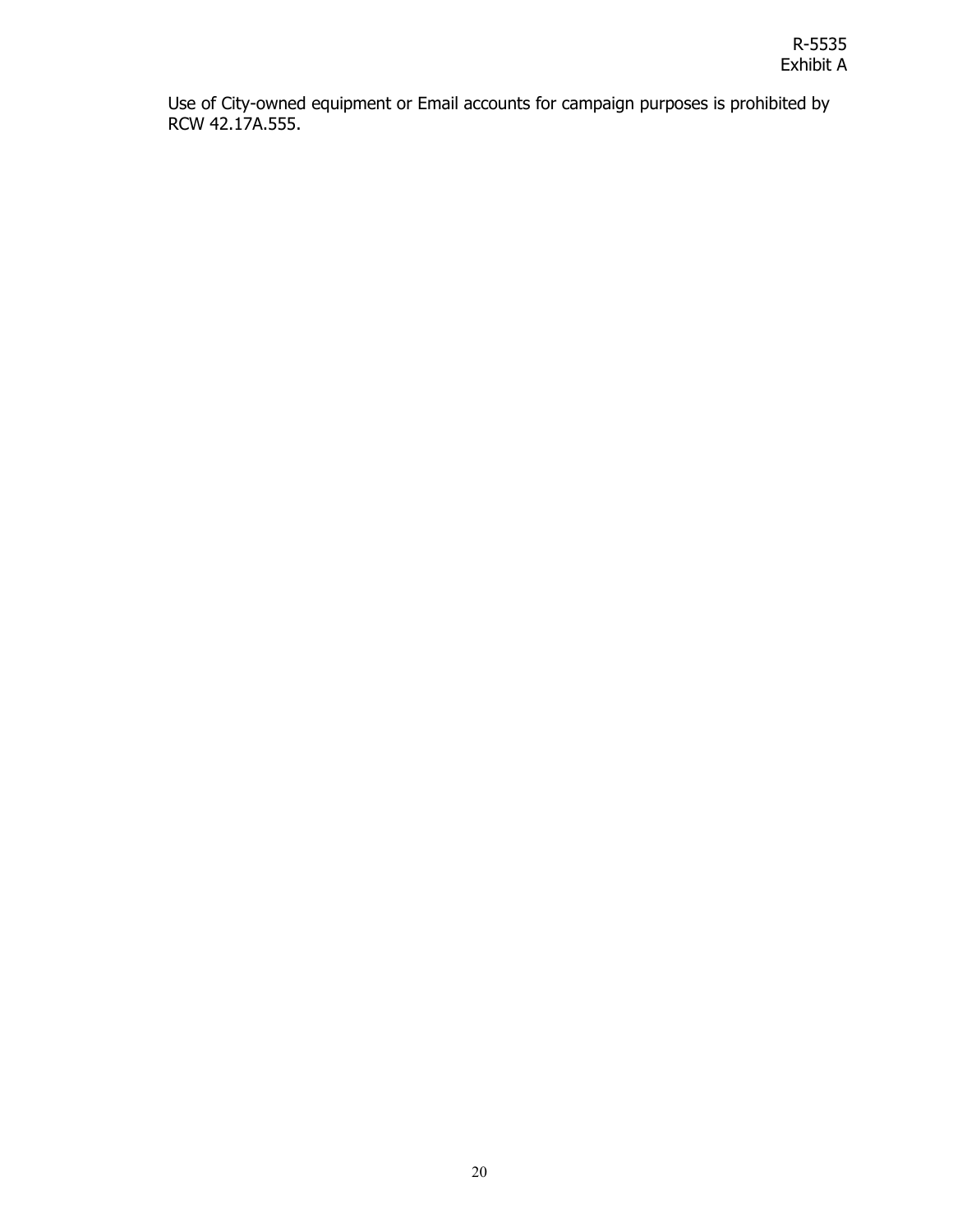## <span id="page-20-0"></span>**CHAPTER 6: PROCLAMATIONS AND COMMENDATIONS**

<span id="page-20-1"></span>6.01 Proclamations and Commendations. A proclamation or commendation is a formatted certificate or letter, issued by the Mayor, to give recognition and support to ceremonial occasions and special events, civic achievements, or to raise awareness about concerns of interest to the community as a whole. Proclamations and commendations are symbolic; no official policy, action or legal act is imparted or intended as a result.

- 1. All proclamations and commendations will be issued at the discretion of the Mayor.
- 2. Proclamations generally recognize international, national, state, and local events, as well as matters of historical interest, in order to bring them to the attention of Kirkland community members. Commendations generally honor a group or individual for civic achievements. Proclamation and commendation content should relate to a public purpose or benefit. The City Council shall maintain and publicly display a list of recurring proclamations generally issued by the Mayor on at least an annual basis. The list of recurring proclamations shall be reviewed by the Council at least every two years (in even years) to ensure they reflect the current values and policy positions of the Council.
- 3. A proclamation or commendation that has not previously been issued by the Mayor shall be reviewed by the Council whenever possible at least ten days before the Council meeting at which it is to be presented to ensure that it does not conflict with an adopted policy position of the Council.
- 4. The City Manager's Office will coordinate all requests for proclamations and commendations. Proclamation and commendation requests should be received no later than thirty (30) days in advance to allow time for the proclamation or commendation to be prepared and reviewed. Proclamations are generally added to a Council Meeting Agenda. Commendations are generally mailed to the recipient. Proclamation and commendation requests shall be made through the City Manager's Office on a template form that includes at least the following information: (a) target issuance date; (b) requestor's name, organization, address, telephone, and Email contact information; (c) proposed written content; and (d) brief narrative that includes a description of the event, cause or civic achievement to be recognized and the public benefits or purposes that would be served thereby.
- 5. Proclamations shall be presented at Council meetings only if a recipient is participating in the meeting or at the discretion of the Mayor. All other proclamations, like commendations, will be sent by mail to the recipient.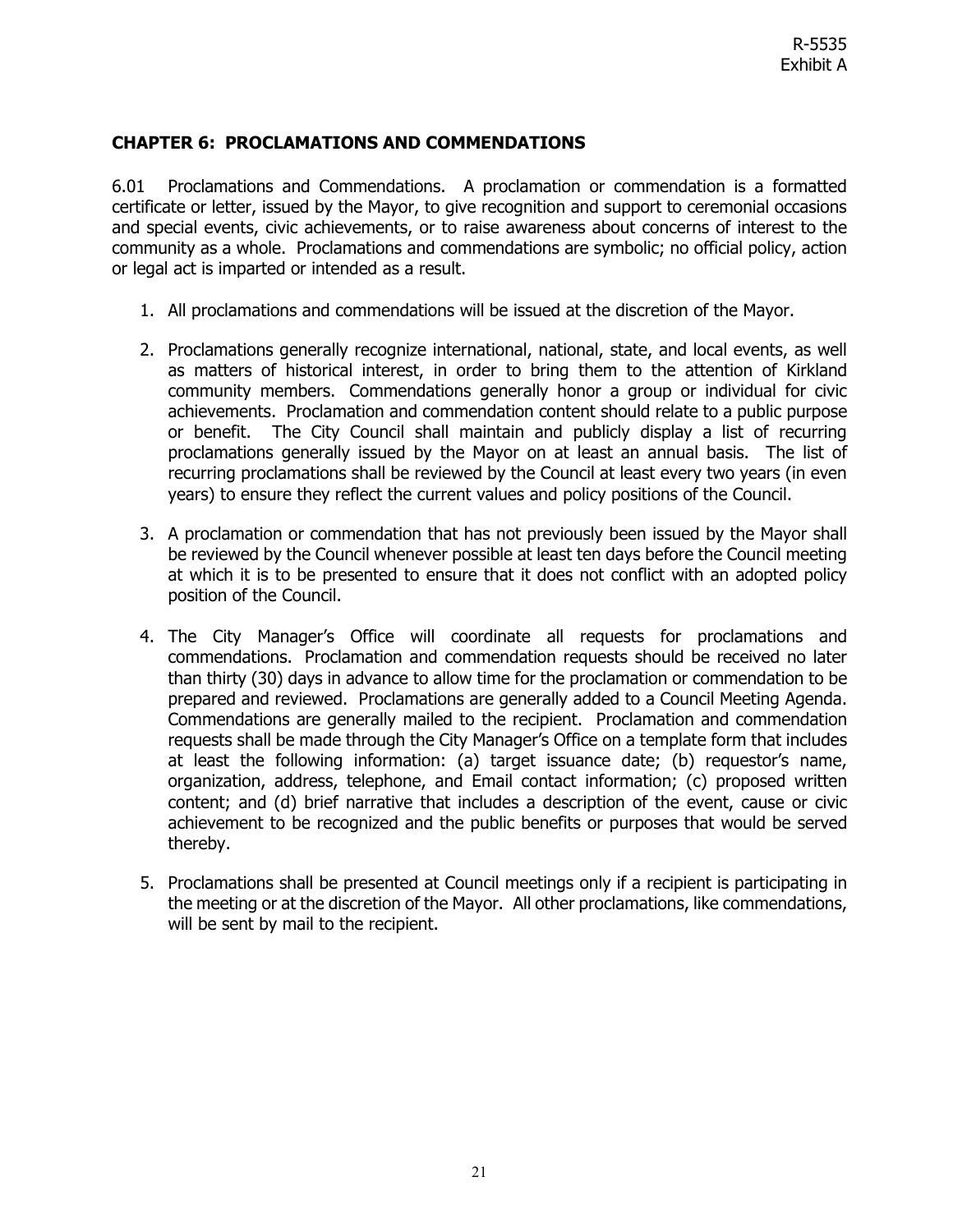# <span id="page-21-0"></span>**CHAPTER 7: COUNCIL COMMITTEES**

<span id="page-21-1"></span>7.01 Purpose and Relationship to City Council. Council Committees are advisory and do not take action on behalf of the Council. The purpose of committees is to review matters in detail and to make reports to the full Council for possible Council actions. The Council does not have standing committees but may have ad hoc or intermittent committees, which are appointed for special or time-limited subjects. Ad hoc committees are disbanded when they complete their assigned task(s). Issues which are not assigned to ad hoc or intermittent committees may be addressed by the Council during study sessions and at retreats.

## <span id="page-21-2"></span>7.02 Council Committee Meetings.

Unless a quorum of the Council is in attendance, meetings of Council Committees do not need to be posted to the City's website.

If a committee member is unable to attend the committee meeting in person, they may attend by speaker phone provided that adequate notice is provided to the Chair and the City Manager.

# <span id="page-21-3"></span>7.03 Council Intermittent Committees

| <b>Committee/Topic Areas</b>                                                     | <b>Staff</b>                               |
|----------------------------------------------------------------------------------|--------------------------------------------|
| State and Federal Legislative Work<br>Group                                      | <b>Intergovernmental Relations Manager</b> |
| Transportation Ad Hoc Work Group<br>$\bullet$<br>Lake Washington School District | <b>Transportation Manager</b>              |
| <b>Coordinating Committee</b>                                                    | Senior Neighborhood Services Coordinator   |

<span id="page-21-4"></span>7.04 Council Committee Membership and Attendees. Each ad hoc or intermittent Council Committee will consist of no more than three appointed Councilmembers in order to support their advisory nature. In some limited instances, and with the prior approval of the Council by action taken at a Council meeting, additional Councilmembers may attend a committee meeting, but in such instances the committee may not vote on any matter before it. Further, each committee meeting expected to be attended by more than three Councilmembers will be noticed as a special meeting of the Council in accordance with the Open Public Meetings Act. Councilmembers not attending a committee meeting noticed as a special meeting of the Council and not appointed to such committee shall not be considered absent from such meeting.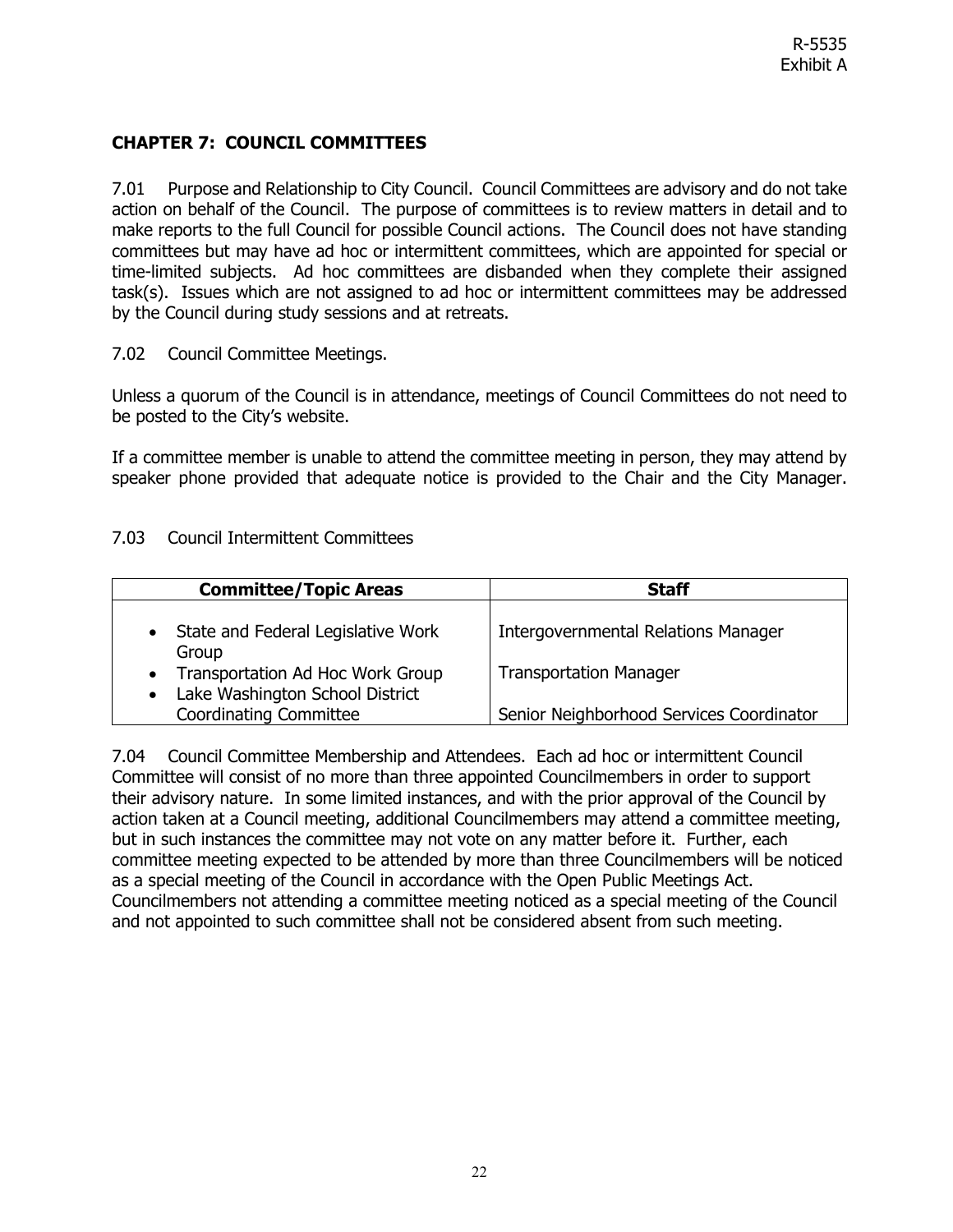# <span id="page-22-0"></span>**CHAPTER 8: BOARD AND COMMISSION APPOINTMENTS**

City advisory boards and commissions ("City advisory boards") shall consist of up to seven (7) and eight (8) members appointed by the City Council except to the extent otherwise provided by state law; provided further, however, that the Youth and Senior Council boards will continue to make their own appointments. All board meetings shall comply with the requirements of the Open Public Meetings Act, with meetings recorded and minutes posted on the City's website.

It shall be the policy of the City Council to make appointments to City advisory boards generally in accordance with the following:

<span id="page-22-1"></span>8.01 Applicability/Definition.Unless otherwise provided by statute or the Kirkland Municipal Code, for the purposes of this policy, the term City advisory board shall include the following appointed bodies:

Cultural Arts Commission Design Review Board Human Services Commission Park Board Planning Commission Library Board Tourism Development Committee (Lodging Tax Advisory Committee) Salary Commission Transportation Commission

<span id="page-22-2"></span>8.02 Eligibility. Relatives, family members or domestic partners of Councilmembers will not be eligible to serve on City advisory boards. Members of the family of a City employee who works in a department, that provides staff assistance or support to a board, shall not be eligible to serve on that board.

<span id="page-22-3"></span>8.03 Non-Discrimination. The Council shall not discriminate on the basis of an applicant's race, ethnic background, creed, age\*, sex, marital status, sexual orientation, gender identification, or the presence of any sensory, mental, or physical disability in the making of appointments.

\*City Council has made age a qualification for specific seats on certain advisory bodies.

<span id="page-22-4"></span>8.04 Concurrent Offices. At no time shall any person serve concurrently as a member of more than one of the above listed City advisory boards.

<span id="page-22-5"></span>8.05 Terms. Appointments shall be made for four-year terms, unless otherwise provided by statute or Kirkland Municipal Code. Terms shall expire on the  $31<sup>st</sup>$  of March of the applicable year. A member being appointed to fill a vacant position on a City advisory board shall be appointed to fill the vacancy for the remainder of the unexpired term. Subject to Section 8.06, and by mutual agreement, appointments may be extended by the Council for up to an additional one year in exigent circumstances and after considering the general benefits of staggered board terms.

<span id="page-22-6"></span>8.06 Term Limitations. No individual shall serve more than two full four-year terms as a member of a City advisory board; provided, if an individual is appointed to fill 730 days or less of an unexpired term and serves that term, the individual is eligible to apply for and serve two additional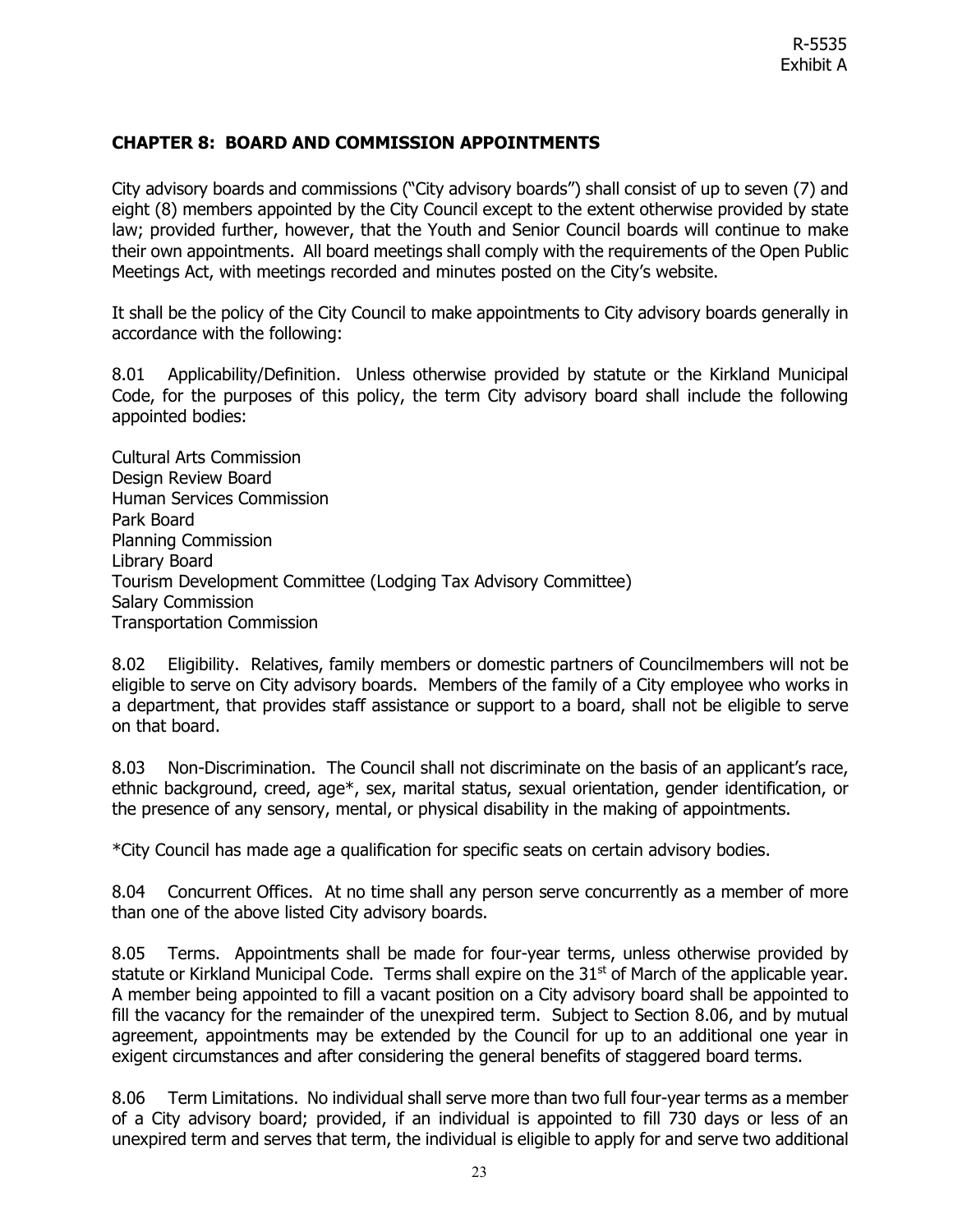four-year terms. If an individual is appointed to fill 731 days or more of an unexpired term and serves that term, the individual would be eligible to apply for and serve for only one additional four-year term.

<span id="page-23-0"></span>8.07 Attendance. Appointees shall attend 80 percent of all City advisory board meetings in any 12-month period for which there is no prearranged absence, but in any case shall attend no less than 60 percent of all meetings unless waived by the Council.

<span id="page-23-1"></span>8.08 Appointment/Reappointment. Pursuant to Section 2.1, all City advisory board members shall adhere to the City Council code of conduct. An open competitive process will be used to fill vacancies. The Council will initiate an open and competitive application process and solicit applicants for the position(s). Each such appointment and reappointment process shall include a City staff representative whose primary focus is on helping ensure diversity, equity and inclusion. All board members completing their term who are interested in and eligible for reappointment may be reappointed by the Council for a second term without an open competitive process.

<span id="page-23-2"></span>8.09 Criteria for Reappointment. Information will be sought from the relevant City advisory board chair, the other current members of the board, and the City Manager (or appropriate staff) when considering reappointments. Reappointments are based on the following criteria:

Minimum performance - Attendance, incumbent reads the materials, has a basic understanding of the issues and participates in discussion.

Performance – Has well-thought-out arguments, logically presented, and is a good advocate. Shows ability to analyze complex issues and to judge issues on substantive grounds. Understands difference between quasi-judicial and legislative matters.

Personal relations – Has good understanding of relative roles of Council, City advisory boards, and staff and is sensitive to staff's job. Is respectful of others' viewpoints. Is a good team player, shows willingness to compromise, work towards a solution without sacrificing their own principles.

Growth/improvement – Has shown personal and/or intellectual growth in the position. Has shown improved performance, has taken advantage of continuing education opportunities or other indicia of growth or improvement.

Public benefit – Reappointment provides a benefit to the board as a body; enhances diversity on the board, including diversity of background and perspective.

<span id="page-23-3"></span>8.10 Reappointment Process. Prior to the beginning of the open competitive process, an ad hoc committee of the Council will be chosen, by lot, to review and recommend incumbents for a second term. The recommendations will be based upon past performance and made in consultation with the relevant City advisory board chair, the other members of the board, and the City Manager for presentation to the Council at the next regular meeting.

<span id="page-23-4"></span>8.11 Application Process. Openings for City advisory board positions shall be widely advertised in local newspapers, as well as other means available and appropriate for this purpose. Strong efforts will be made to encourage applications from a diverse pool of candidates, including with respect to race, ethnicity, gender, sexual orientation, gender identification, the presence of any sensory, mental, or physical disability, background, and perspective, and status as a home owner or renter in Kirkland. Applicants shall be required to complete a City application form provided for